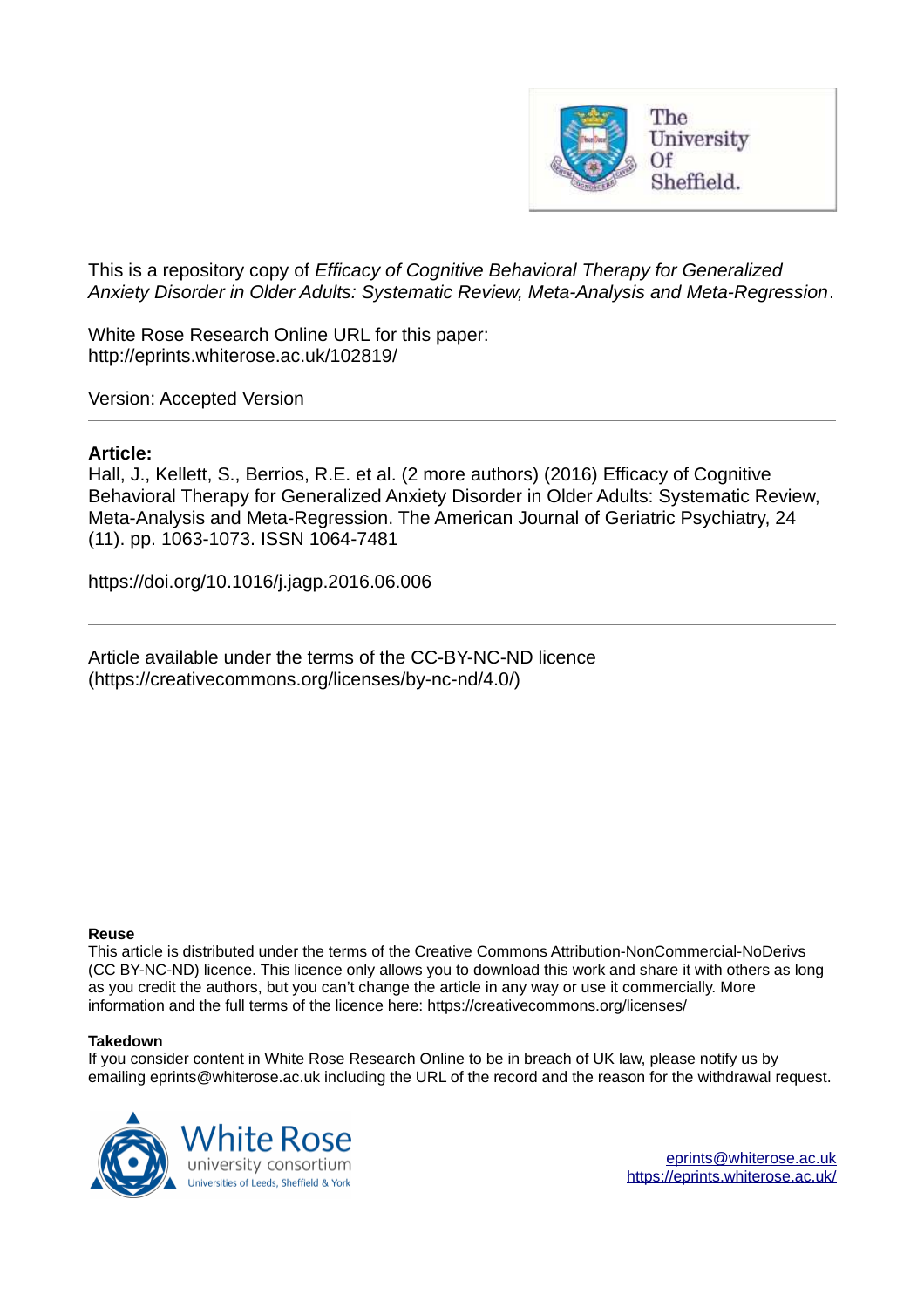Word count without references: 3286 Word count with references: 4956 Abstract word count: 247

# **Efficacy of Cognitive Behavioral Therapy for Generalized Anxiety Disorder in Older**

## **Adults: Systematic Review, Meta-Analysis and Meta-Regression**

Jo Hall MSc<sup>1</sup>, Stephen Kellett DClin<sup>2,3</sup>, Raul Espinoza Berrios Phd<sup>4</sup>, Manreesh Kaur Bains  $DClin<sup>2</sup>$ , and Shonagh Scott  $DClin<sup>2</sup>$ 

<sup>1</sup>Clinical Psychology Unit, Department of Psychology, University of Sheffield, Sheffield, UK

<sup>2</sup>Sheffield Health and Social Care NHS Foundation Trust, Sheffield, UK

<sup>3</sup>Centre for Psychological Services Research, University of Sheffield, Sheffield, UK

<sup>4</sup>Departamento de Administracion, Facultad de Administracion y Economia, Universidad de Santiago de Chile, Chile

Correspondence to: Jo Hall Clinical Psychology Unit Department of Psychology 309 Western Bank University of Sheffield Sheffield, S10 2TP, UK Tel: 0114 222 6537 Fax: 0114 222 6610 [j.hall7@sheffield.ac.uk](mailto:j.hall7@sheffield.ac.uk) 

Conflicts of interest: None declared.

Key words:

Generalized anxiety disorder Older adults Cognitive behavioral therapy Meta-analysis Review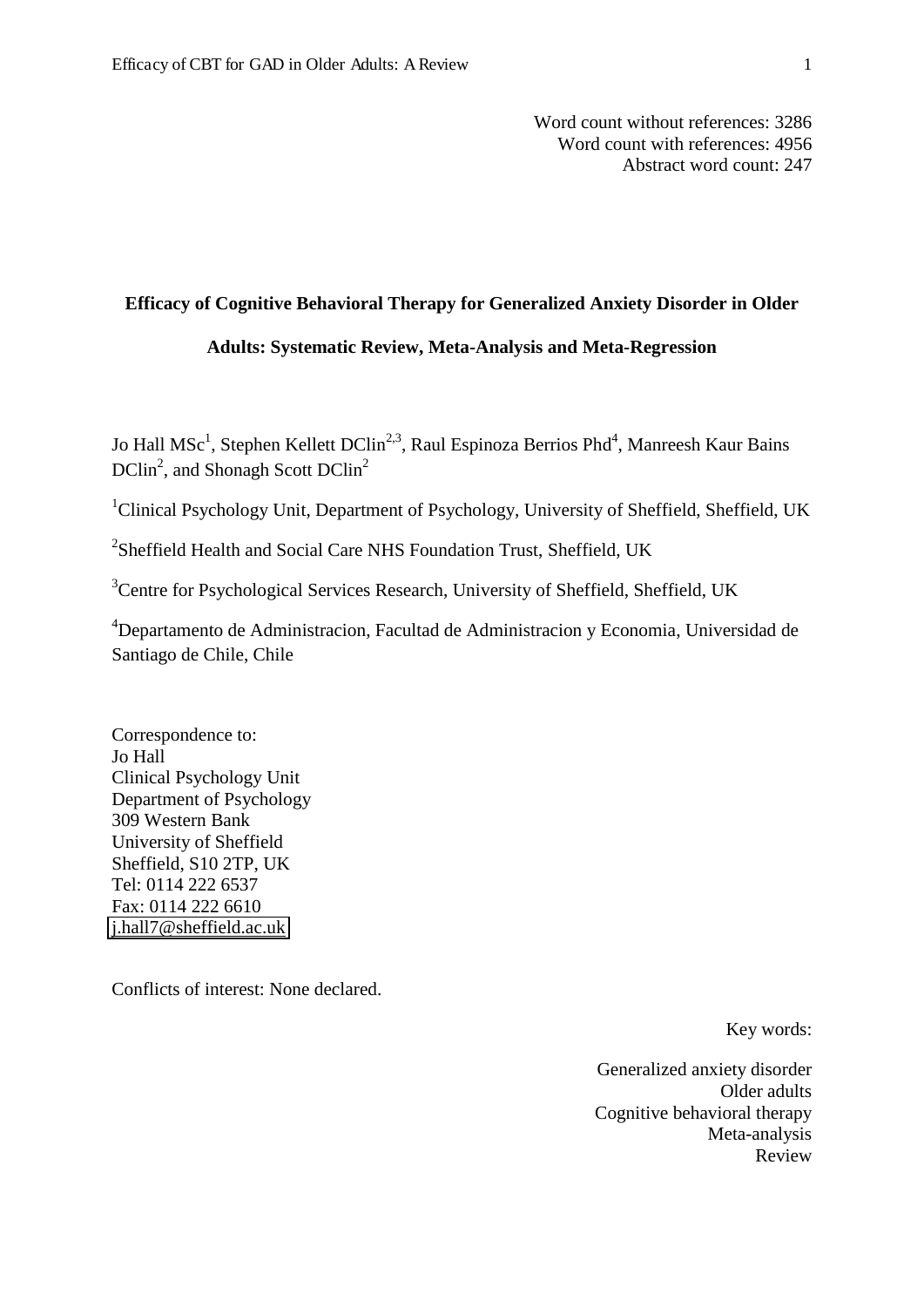**Objective:** Generalized anxiety disorder (GAD) is a common disorder in older adults creating functional impairment, and psychotherapy is the preferred treatment option. Metaanalytic methods sought to determine the efficacy of outpatient cognitive behavioral therapy (CBT) with respect to the hallmark feature of GAD - uncontrolled and excessive worry. In order to optimize clinical applicability, variables associated with GAD treatment outcomes were also examined. **Method:** Systematic search of relevant databases and iterative searches of references from articles retrieved. All studies were required to have been a randomized control trial (RCT), to have used the Penn State Worry Questionnaire (PSWQ) or its abbreviated version (PSWQ-A) as an outcome measure, and to have conducted CBT with outpatient older adults. Fourteen RCTs ( $N = 985$ ) were suitable and random-effects metaanalyses and univariate meta-regressions were conducted. **Results:** At the end of treatment, and six-month follow-up, significant treatment effects favoring CBT were found in comparison to a waitlist or treatment-as-usual. When CBT was compared with active controls, a small non-significant treatment advantage was found for CBT at the end of treatment, with equivalence of outcomes at follow-up. Treatment effect size of CBT for GAD was significantly associated with attrition rates and depression outcomes. **Conclusions:** CBT is more helpful than having no treatment for GAD in later life. However, whether CBT shows long-term durability, or is superior to other commonly available treatments (such as supportive psychotherapy), remains to be tested. The relationship between treatment effects for GAD and depression following CBT warrants further research.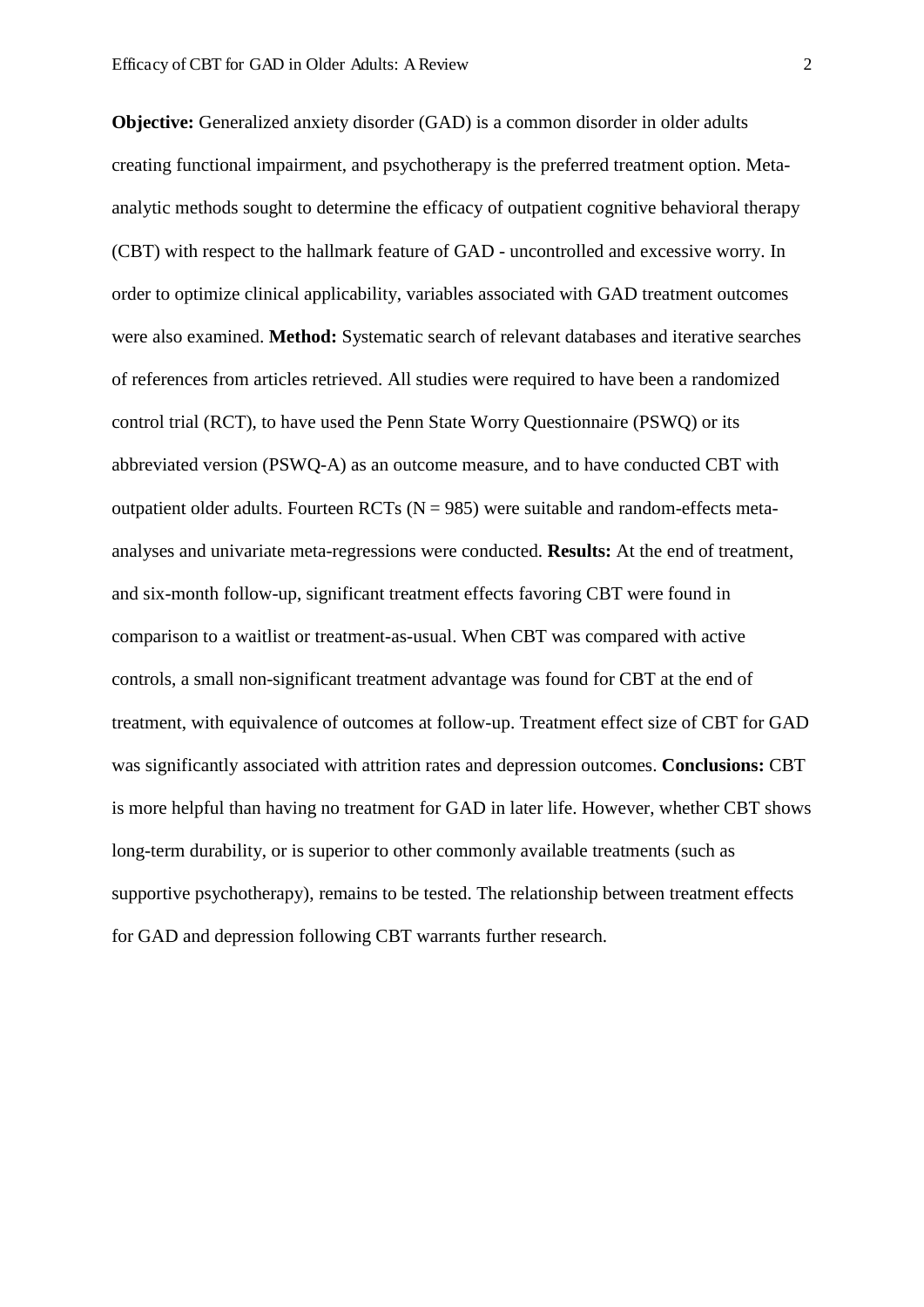### **INTRODUCTION**

Generalized anxiety disorder (GAD) is the most common anxiety disorder in older adults with reported prevalence rates of between 2.4% and  $6.3\%$ .<sup>1, 2</sup> The numbers affected by GAD may actually exceed these figures, given that subthreshold GAD is associated with significant disability.<sup>3</sup> GAD is a chronic and disabling condition regardless of age, and in older adults it is associated with increased disability, cognitive impairment, reduced quality of life, and increased service use.<sup> $4-8$ </sup> High rates of comorbidity occur, with depression comorbidity rates of up to  $60\%$  reported.<sup>9</sup> Numerous differences have been found in the functional connectivity of emotion-focused brain networks amongst older adults with GAD, illustrating abnormalities in both worry generation and worry reappraisal.<sup>10</sup> Cognitive behavioral therapy (CBT) uses this neuroanatomical evidence to justify targeting uncontrolled and excessive worry during treatment.<sup>11</sup> Services are frequently faced with the challenge of treating older adult GAD, with patients preferring psychotherapy when offered treatment choice.<sup>12</sup> This review sought to quantify and synthesize the older adult evidence for the treatment of GAD with CBT in order to provide contemporary guidance to clinicians concerning effective treatment options.

Prior reviews of the treatment effects of CBT for GAD in older adults have given inconsistent conclusions.<sup>13-16</sup> Reviews have also suggested that CBT may be less effective for older adults than it is for younger adults, because of the effect of cognitive decline due to aging and high rates of psychiatric comorbidity.<sup>17-19</sup> However, there are two key weaknesses of the evidence base for talking treatments for older adults with GAD: lack of specificity and measurement issues. Firstly, existing reviews have tended to cover a wide range of psychotherapeutic treatment options or late-life anxiety disorders and have therefore unwittingly masked potential differences between specific psychotherapies.<sup>13-16, 20</sup> Secondly,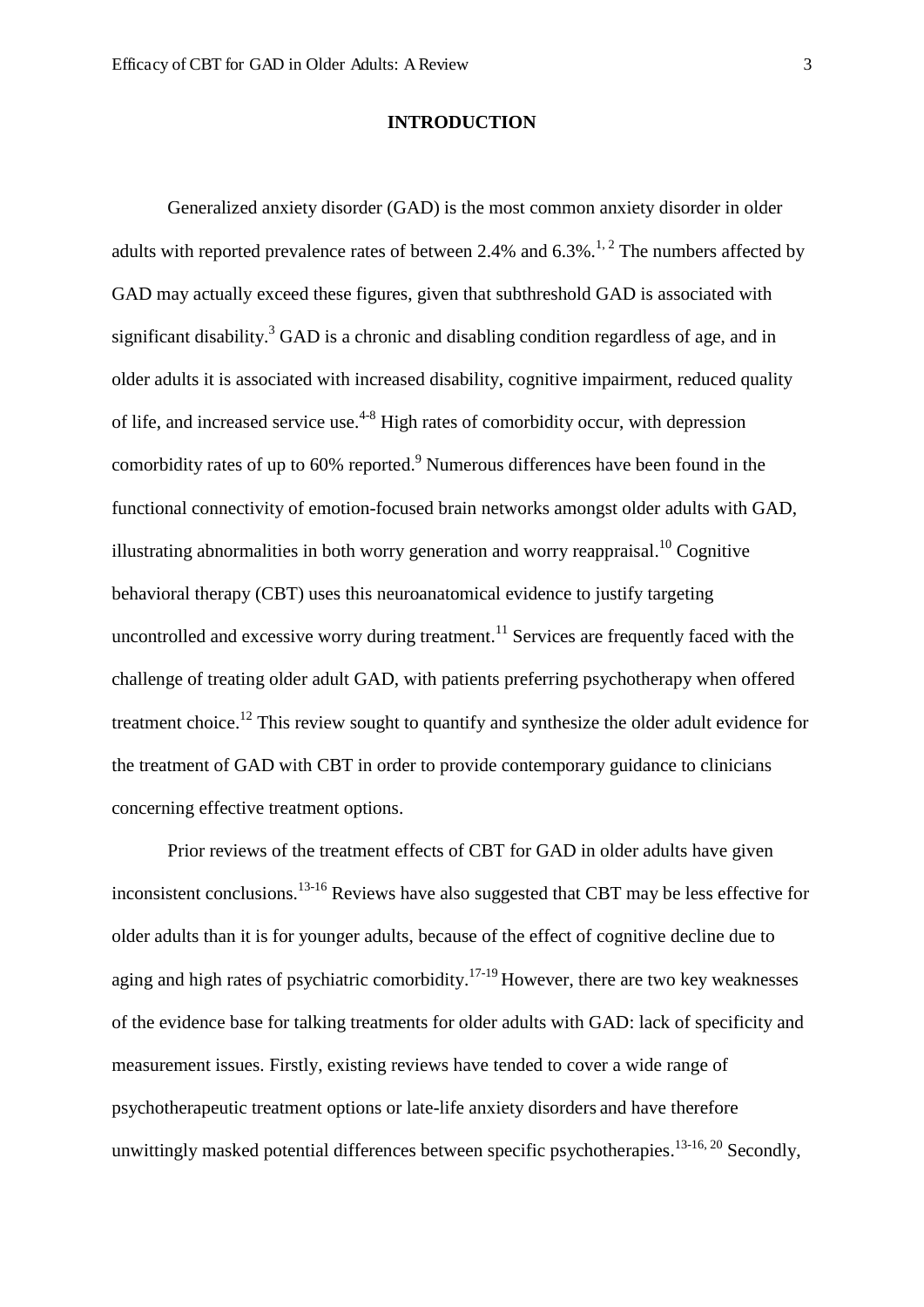previous reviews have measured effect sizes using a pooled anxiety composite, which has diluted and obscured treatment effects with respect to the defining feature of GAD: uncontrolled and excessive worry.<sup>21</sup> For this reason, in the measurement of GAD outcomes, researchers have been strongly encouraged to use the Penn State Worry Questionnaire  $(PSWQ).$ <sup>21-23</sup> The PSWQ is a validated measure of worry appropriate for use in older adults, as is its abbreviated version, the PSWQ-A. $24-27$ 

The present study has therefore been prompted by identified methodological weaknesses of the existing evidence base for talking treatments for GAD in older adults. To improve the quality of the evidence base of CBT for GAD, the current meta-analysis included a greater number of older adult trials, did not use an anxiety composite outcome, performed pre-planned subgroup meta-analyses on the basis of control group subtype, and included a number-needed-to-treat analysis. This review focused (a) exclusively on standardized trials of CBT for GAD in older adults, and (b) assessed treatment effects if, and only if, the trial used the PSWQ or PSWQ-A as an outcome measure. In summary, the main purpose of this meta-analysis was to test the efficacy of outpatient CBT for uncontrolled and excessive worry in older adults with GAD.

### **METHODS**

In conducting and reporting results,  $PRISMA<sup>28</sup>$  guidelines for preferred reporting items for meta-analyses are followed.

## **Search Strategy**

Three electronic databases (PsychInfo, Web of Science, and ProQuest Dissertation and Theses) were searched from Jan 1987 to Nov 2015. The date that the DSM-III- $R^{29}$  was published (1987) was the start date, as this was the first diagnostic manual to recognize GAD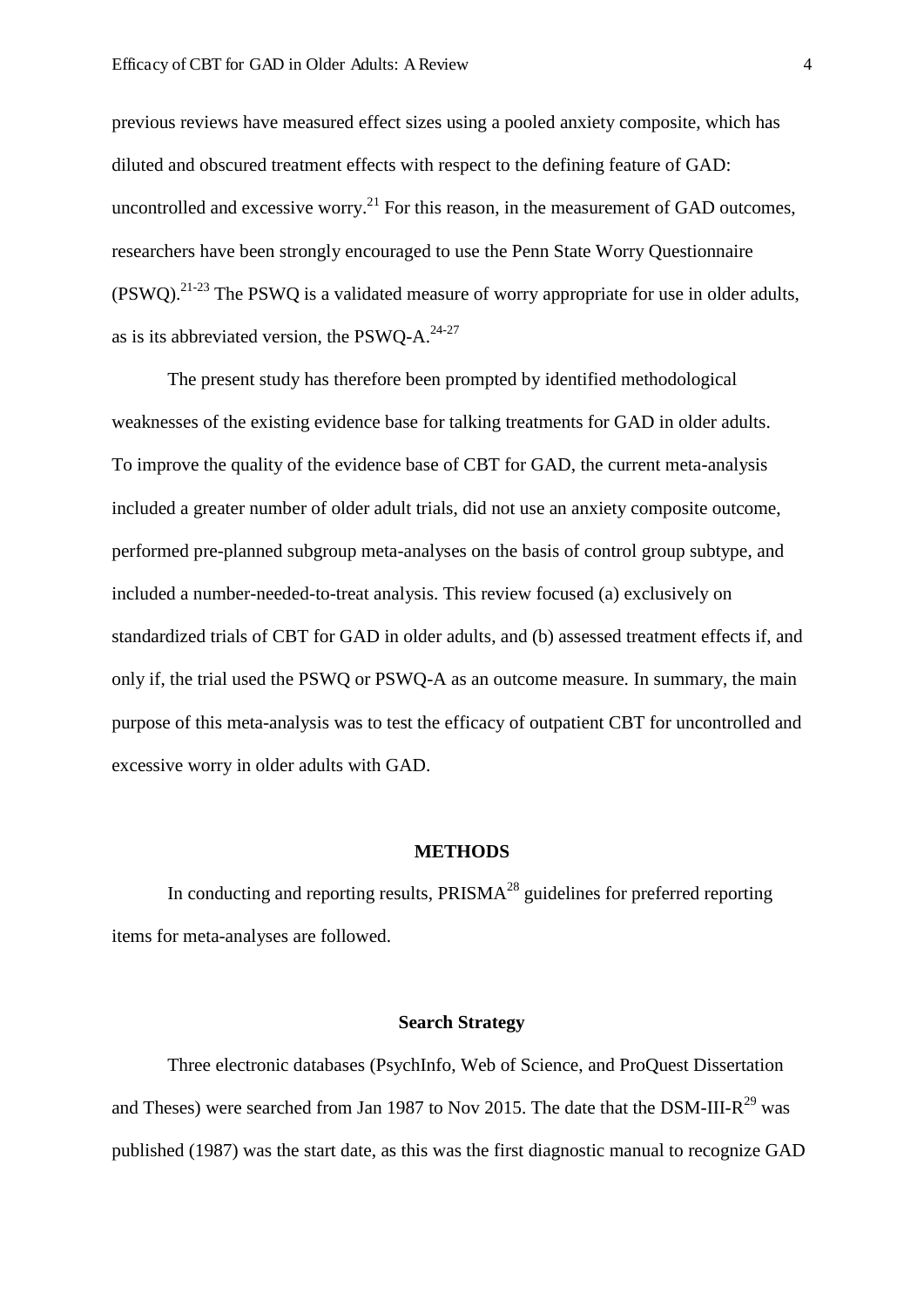as a distinct disorder, characterized by excessive worrying. The following title search string was used based on search terms used in related reviews<sup>14, 15</sup>: [GAD OR generalized anxiety disorder OR generalised anxiety disorder OR anxious OR anxiety OR worry] AND [older OR elder\* OR geriat\* OR late life OR late-life] AND [CBT OR cognitive behavioural therapy OR cognitive behavioral therapy OR treatment OR therapy]. Reference lists of retrieved articles, and prior reviews on the psychological treatment of late-life anxiety published in the last 10 years, were also searched manually to identify potentially eligible studies.

### **Eligibility Criteria**

Firstly, participants needed to have been at least 55 years old, with a mean age of  $>65$ years, and to have a principal or co-principal diagnosis of GAD. In mixed anxiety studies, 75% of participants were required to have a principal or co-principal diagnosis of GAD.<sup>14</sup> Secondly, studies needed to have been a randomized controlled trial (RCT). Thirdly, the CBT arm needed to have included psycho-education, cognitive restructuring, and exposure as treatment components.<sup>15</sup> Finally, studies needed to have used the PSWQ or the PSWQ-A as an outcome measure. $21, 23$ 

## **Data Extraction**

An a priori data extraction coding frame was developed. Studies were coded for trial and practice factors including control type (waitlist, TAU, or active treatment) and treatment mode (individual or group). Clinical variables extracted included depression outcomes. Follow-up data was extracted in order to conduct treatment durability analyses. The percentage of treatment responders was calculated using an intention-to-treat analysis; dropouts were classified as non-responders.<sup>30</sup>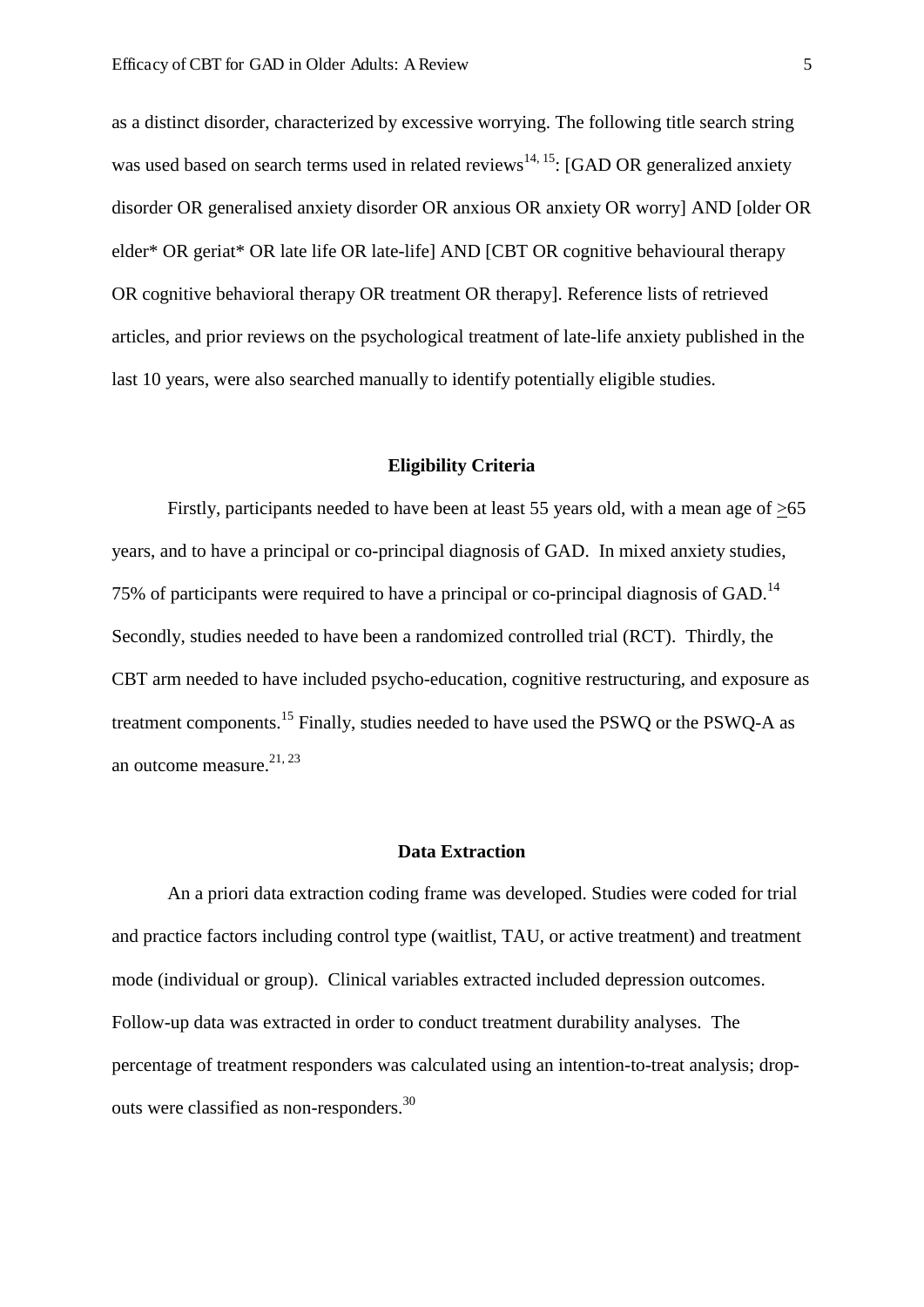## **Within-Study Quality and Risk of Bias**

The Cochrane Common Mental Disorders Anxiety and Neurosis Group (CCDAN) quality assessment tool<sup>31</sup> was used to assess methodological quality; higher scores indicated greater methodological quality (possible scores ranged from 0 to 46). Three raters (all clinical psychologists) rated each study blind and independently; interrater reliability was calculated using Fleiss' kappa.<sup>32</sup> To assess within-study bias, the Cochrane Risk of Bias Tool was used. $33$ 

### **Between-Group Effect Sizes**

Effect sizes corresponded to the standardized difference between the CBT and controls.<sup>34</sup> Between-group end of treatment effect sizes were calculated as: (CBT group end of treatment score – control group end of treatment score)/Pooled  $SD$ <sup>34</sup> Effect sizes were based on completers-only data, as intention-to-treat outcome data was not available for all studies. As a number of trials had small samples, effect sizes were corrected using an adjustment, J, to convert effect sizes to Hedges'  $g<sup>35</sup>$ . For studies in which multiple treatment arms received CBT, data was collapsed to form one group where treatment was comparable,  $36, 37$  and if not, data from the most relevant CBT group was extracted.  $38$  In studies in which multiple comparison groups did not receive CBT, data was extracted from the most active comparison condition.<sup>38, 39</sup> This enabled a more conservative estimate of population effect size, given that passive controls often result in larger effect sizes than active controls.<sup>40</sup>

# **Meta-Analysis**

A random-effects meta-analysis was conducted to provide a more realistic estimate of pooled mean effect size and to increase the generalizability of overall findings, given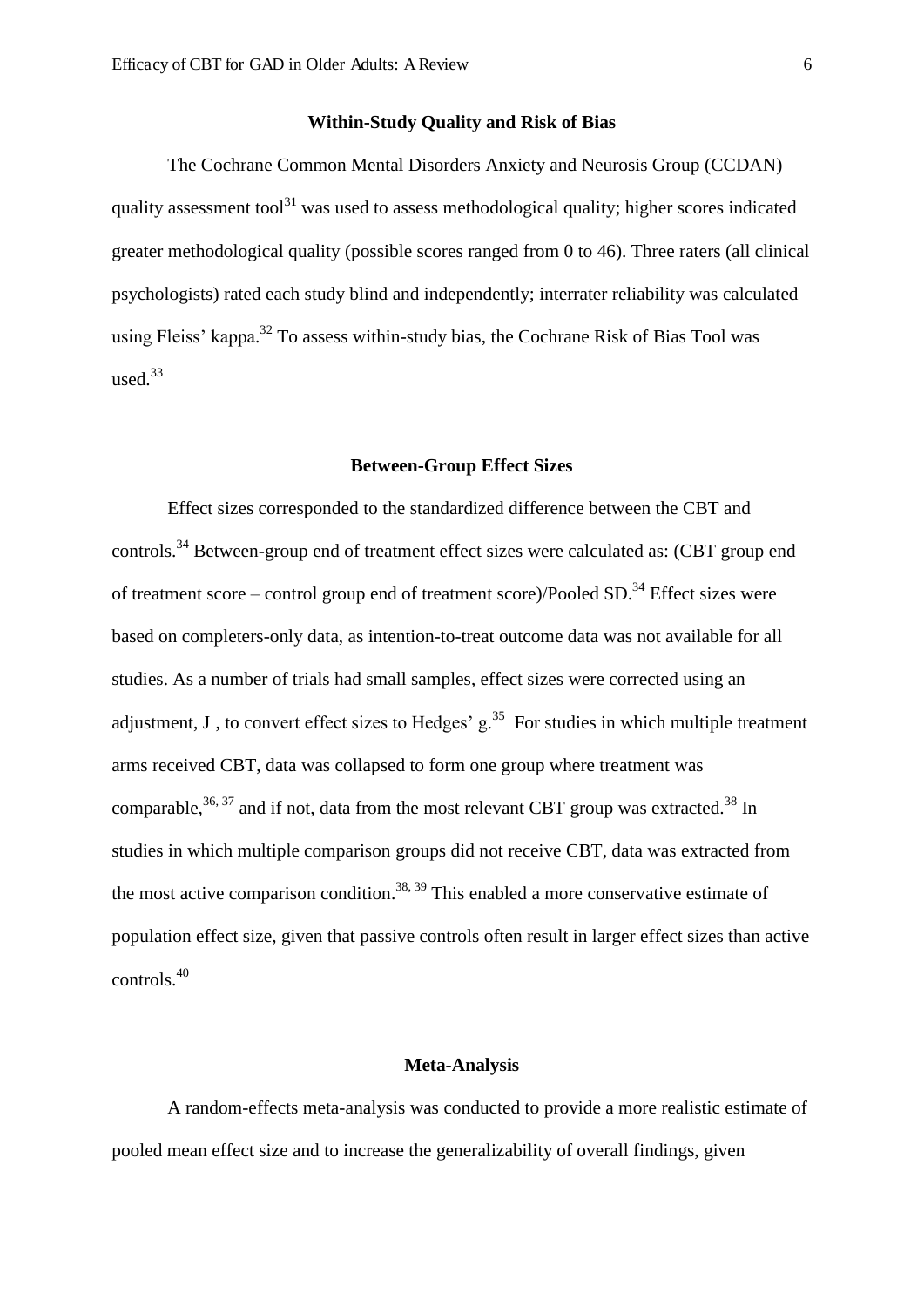between-study heterogeneity was anticipated.<sup>14, 34, 41</sup> Weighted average Hedges' g effect sizes<sup>35</sup> were calculated from the sum of the inverse within-study variance (W =  $1/V<sub>g</sub>$ ), <sup>34</sup> and the between-study variance was calculated based on the restricted maximum likelihood effect size method (REML).<sup>42</sup> REML is more sensitive in meta-analyses including smaller studies.<sup>43</sup>

Mean effect sizes obtained were reversed and a positive effect of CBT was represented by a positive effect size, and vice-versa. The threshold for statistical significance was an alpha value of 0.05. Effect sizes were classified as follows: 0.20-0.49 = small, 0.50-  $0.79$  = medium, and  $> 0.80$  = large.<sup>44</sup> Pooled mean effects sizes for end of treatment and sixmonth follow-up data were calculated and subgroup meta-analyses were pre-planned on the basis of anticipated heterogeneity between control groups (i.e. waitlist, TAU, and active).<sup>14</sup> Effect sizes were then translated into the expected number of patients needed to be treated for one additional beneficial outcome (NNTB)<sup>45</sup> using the following formula:  $1/(2xAUC-1)$ .<sup>46</sup>

To assess variables associated with CBT effect size, two methods were used. First, to assess categorical variables (control type and treatment mode) the analog to a one-way ANOVA was computed using the METAF macro;<sup>41</sup> significant variables were indicated by a significant homogeneity Q statistic.<sup>47</sup> Second, continuous variables were assessed using the METAREG macro<sup>41</sup> which computes random-effects univariate meta-regressions; significance was indicated by a beta value of  $p \le 0.006$  based on a Bonferroni adjustment to the significance level due to multiple testing.<sup>47</sup> Eight pre-specified variables were assessed: age (mean), attrition rate (%), number of CBT sessions, baseline co-morbid psychiatric diagnoses (%), baseline depression diagnoses (%), CBT vs. any control post-treatment depression effect size, mean baseline pathological worry and depression scores (both based on standardized z scores).

# **Analysis of Statistical Heterogeneity**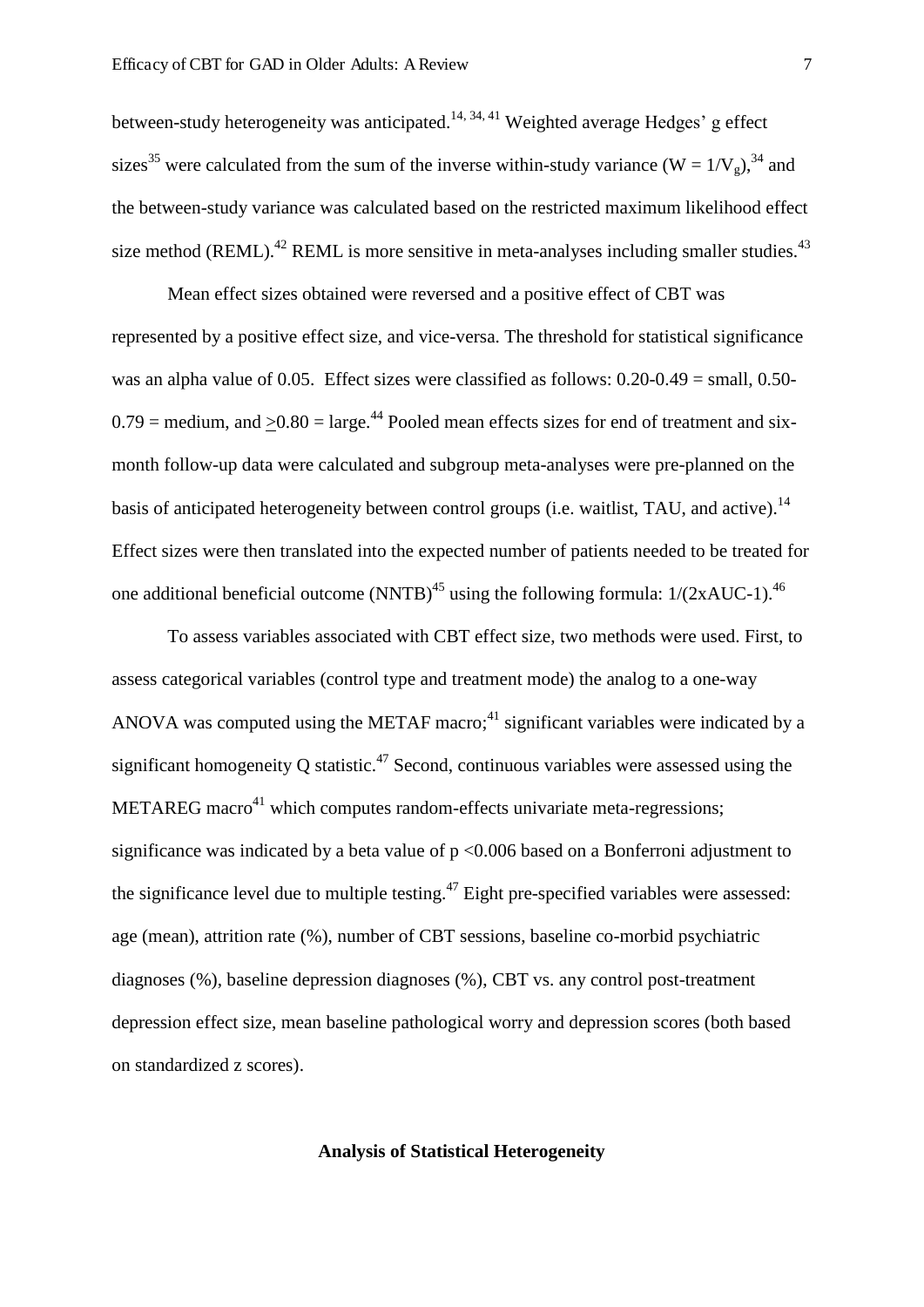The Q-statistic was used to detect unexplained statistical heterogeneity between studies.<sup>48</sup> Due to the small number of trials  $(k<10)$  included in sub-group and six-month follow-up analyses, a p-value of 0.1 was adopted.<sup>45</sup> The  $I^2$  statistic was an indicator of statistical inconsistency within meta-analyses; when 0-40% might not be important, 30-60% may represent moderate heterogeneity, 50-90% may represent substantial heterogeneity, 75- 100% considerable heterogeneity.<sup>49</sup> The interpretation of  $I^2$  values was based on the magnitude and direction of effect size and evidence for heterogeneity.<sup>45</sup>

### **Publication Bias**

A funnel plot provided a graphical representation of the relationship between the standard error of included trials and associated effect sizes; the presence of asymmetry was considered potentially indicative of publication bias.<sup>45, 50</sup> As recommended,<sup>45</sup> supplementary tests were then used to assess publication bias: Macaskill's funnel plot regression method $51$ and Begg's rank correlation method.<sup>52</sup>

## **RESULTS**

#### **Study Selection**

 The initial search resulted in 428 potentially relevant titles (Figure 1), of which 273 titles remained after duplicate removal. On the basis of study abstract 132 papers were excluded, and of 141 papers retrieved for detailed consideration a further 124 papers were then excluded (reasons specified in Figure 1). Two of the remaining 17 studies were excluded,  $^{53, 54}$  due to duplicate data from more appropriate eligible articles.<sup>37, 39</sup> A final study was excluded because outcome data had been reported as an anxiety composite.<sup>55</sup> Fourteen RCTs met all inclusion criteria and so were included in this review.<sup>18, 36-39, 56-64</sup> The total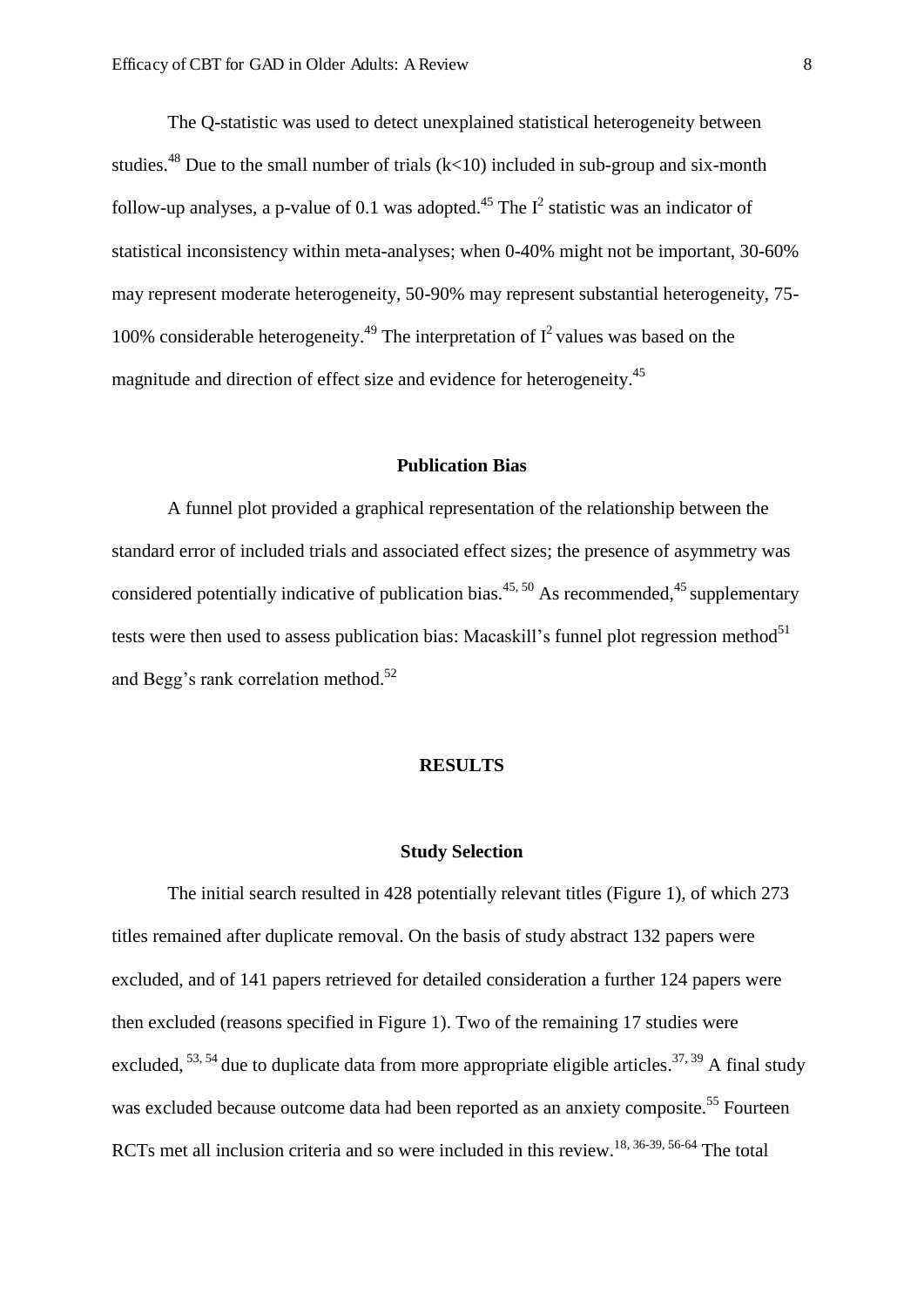sample for the meta-analysis was  $N = 985$  with an average age of 68.16 years (SD = 2.52). On average, over half of participants (59.6%) met criteria for at least one other psychiatric diagnosis, with around a third (31.4%) having a diagnosis of a depressive disorder.

Insert figure 1 here please

## **Study Characteristics**

Table 1 organizes studies by control subtype category and quality ratings. Nine trials compared CBT against a passive control condition. Participants in all three CBT vs. wait-list trials were recruited via advertising and assumed not to be in contact with services during the wait period.<sup>18, 36, 56</sup> TAU participants received contact of varying intensity, and in 3/6 studies this included weekly contact.<sup>57, 60, 64</sup> In the five active control trials, the following controls were used: non-directive psychotherapy (either face-to-face<sup>61</sup> or telephone-delivered<sup>63</sup>), discussion group,<sup>39</sup> acceptance and commitment therapy,<sup>62</sup> and escitalopram.<sup>38</sup> CBT dropout rates ranged from zero to 44.4%.

Individual CBT was the most common delivery method, although 3/14 studies delivered group CBT.  $^{39, 57, 61}$  The duration of CBT ranged from 8 to 16 weeks. CBT was typically delivered face-to-face  $(12/14 \text{ studies})$ ; two studies had telephone delivery.<sup>56, 63</sup> Follow-up data was sparse, with 6/14 studies presenting (treatment-free) six-month follow-up data for both CBT and comparison groups. Three trials had no definition of treatment response,  $56, 59, 62$  with the remainder providing inconsistent definitions. CBT response rate ranged from 19.2% to 83.3% ( $M = 44.7$ , SD = 19.9).

Study quality varied, and ratings ranged from 19 to 41 (out of 46). However, average quality ratings within the three control subgroups were similar; between 33 and 34 (out of 46). Excellent inter-rater reliability for quality ratings was observed ( $\kappa$  = 0.99; 95% CI[0.94,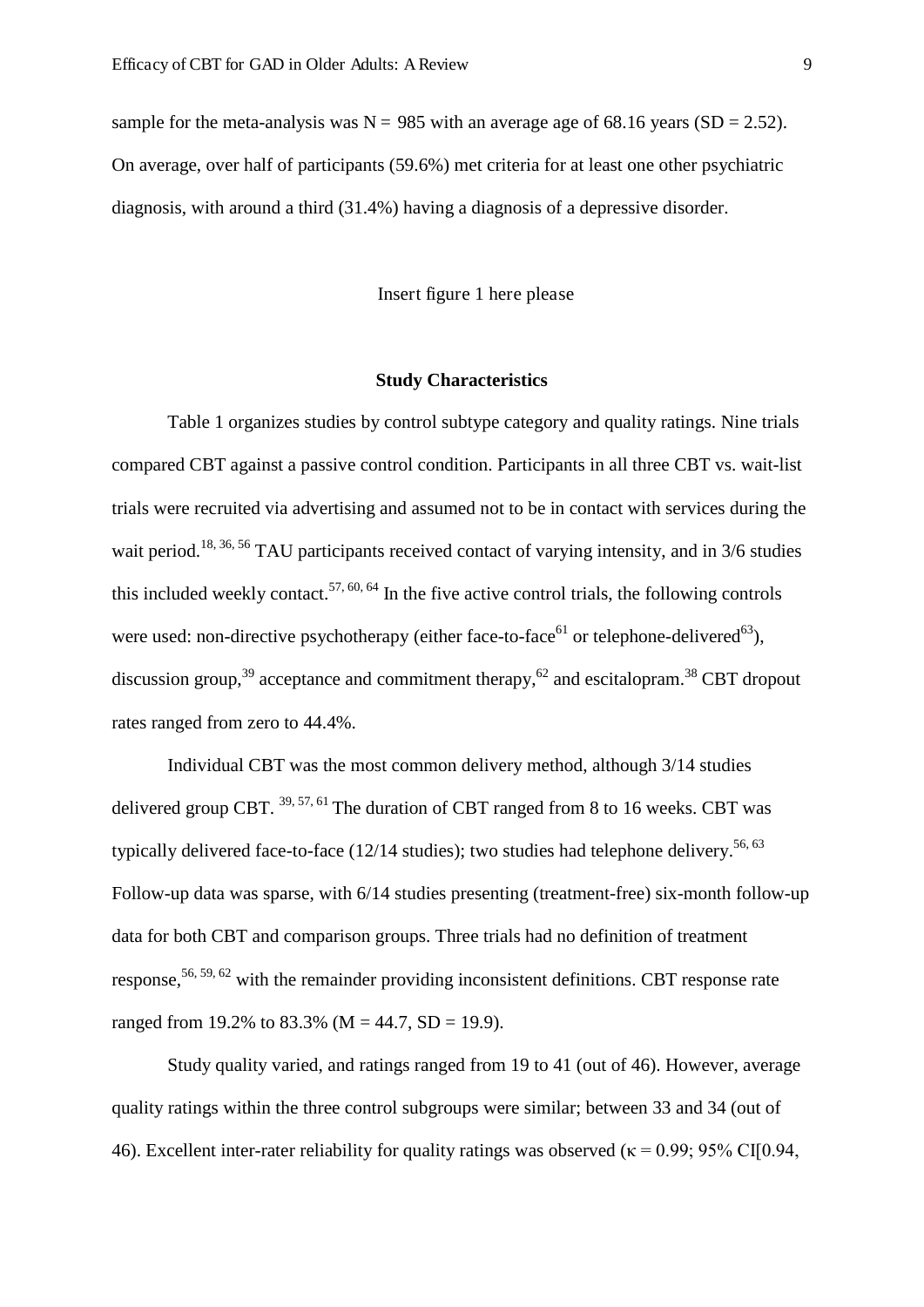1.03]). Ten of the trials were considered at low/low-medium risk of study bias and one trial<sup>60</sup> was at high risk of bias. However, seven trials did not provide adequate details of the process of random sequence generation, indicating risk of selection bias. Furthermore, seven trials did not report blinding of outcome, indicating risk of detection bias.

Insert Table 1 here please

### **Meta-Analyses**

Between-group random effects meta-analyses were conducted for end of treatment and six-month follow-up PSWQ/PSWQ-A data. Control subgroup meta-analyses were conducted at each time-point.

## **End of Treatment Analysis**

For all 14 trials (completer  $n = 772$ ), the end of treatment population effect size estimate for CBT compared to any control was medium, and in favor of CBT,  $g = 0.66$  (95%) CI:  $0.42 - 0.90$ ;  $z = 5.48$ ,  $p < 0.001$ ) (Figure 2 plot d). Significant statistical heterogeneity was found between studies ( $Q_{(13)} = 28.67$ ,  $p = 0.001$ ,  $v = 0.10$ ,  $I^2 = 54.7$ %). The population effect size estimate for CBT compared to waitlist controls  $(k = 3, n = 86)$  was large, and in favor of CBT, g = 1.10 (95% CI: 0.38–1.82; z = 3.01, p < 0.001) (Figure 2 plot a). Between-study heterogeneity was substantial ( $Q_{(2)} = 5.38$ , p = 0.07,  $I^2 = 62.8\%$ , v = 0.25). For CBT compared to TAU ( $k = 6$ ,  $n = 444$ ) the population effect size was medium, and in favor of CBT,  $g =$ 0.67 (95% CI: 0.36–0.98;  $z = 4.22$ ,  $p < 0.001$ ) (Figure 2 plot b). The corresponding NNTB suggested that one out of every three patients would be expected find additional benefit from CBT when compared to TAU at the end of treatment. Between-study heterogeneity was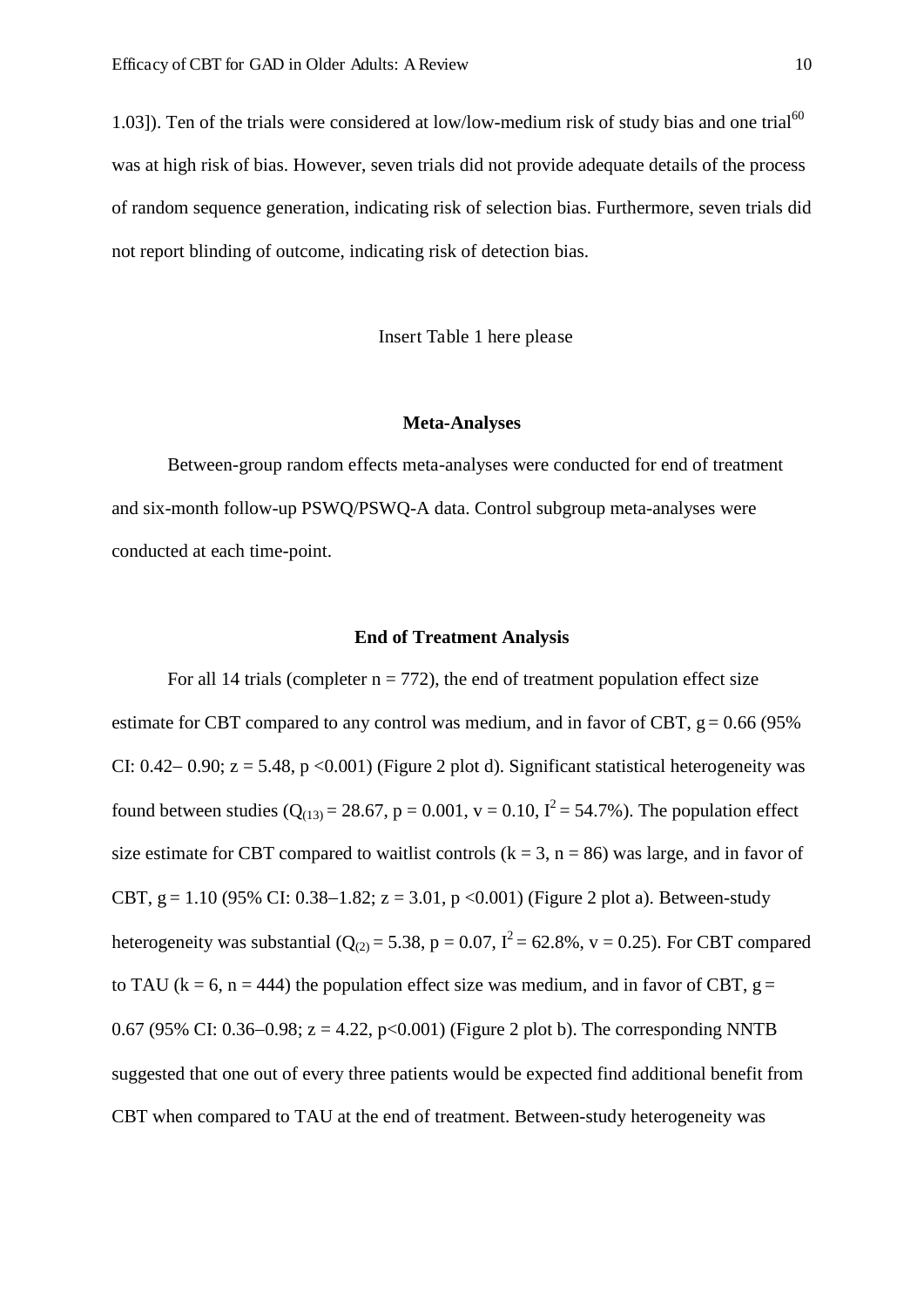moderate  $(Q_{(5)} = 9.67, p = 0.09, I^2 = 48.3\%, v = 0.07)$ . When CBT was compared to active controls ( $k = 5$ ,  $n = 242$ ) the population effect size estimate was small,  $g = 0.42$  (95% CI: -0.05–0.89), and non-significant ( $z = 1.75$ ,  $p = 0.08$ ) (Figure 2 plot c). Thus, CBT was not found to be significantly superior to active treatments. The corresponding NNTB indicated that one out of every four patients would be expected to find additional benefit from CBT in comparison an active intervention at the end of treatment. Substantial between-study heterogeneity was found ( $Q_{(4)} = 11.53$ , p = 0.02, I<sup>2</sup> = 65.3%, v = 0.18).

## Insert Figure 2 here please

### **Follow-up Analysis**

The population effect size estimate for CBT compared to any control group at sixmonth follow-up ( $k = 5$ ,  $n = 238$ ), was in the small-to-medium range in favor of CBT,  $g =$ 0.46 (95% CI: 0.07–0.85;  $z = 2.28$ ,  $p = 0.02$ ) (Figure 2 plot g). Studies violated the assumption of statistical homogeneity ( $Q_{(4)} = 8.24$ ,  $p = 0.08$ ,  $I^2 = 51.5$ %,  $v = 0.10$ ). Due to the paucity of passive control studies that had six-month control follow-up data, waitlist and TAU studies were considered as a single passive control subgroup. The follow-up population effect size estimate for CBT compared to passive controls  $(k = 2, n = 170)$  was large, and in favor of CBT, g = 0.83 (95% CI: 0.52–1.14; z = 5.21, p < 0.001) (Figure 2 plot e). Studies were statistically homogenous ( $Q_{(1)} = 0.03$ ,  $p = 0.86$ ,  $I^2 = 0\%$ ,  $v = 0.00$ ). The population effect size estimate for CBT compared to active controls at follow-up ( $k = 3$ ,  $n = 68$ ) was near zero,  $g = 0.06$  (95% CI: -0.37–0.49) and non-significant (z = 0.28, p = 0.78) (Figure 2 plot f). Thus, no significant advantage was found for either CBT or active controls at follow-up. Betweenstudy statistical homogeneity was observed  $(Q_{(2)} = 0.19, p = 0.91; I^2 = 0\%, v = 0.00)$ .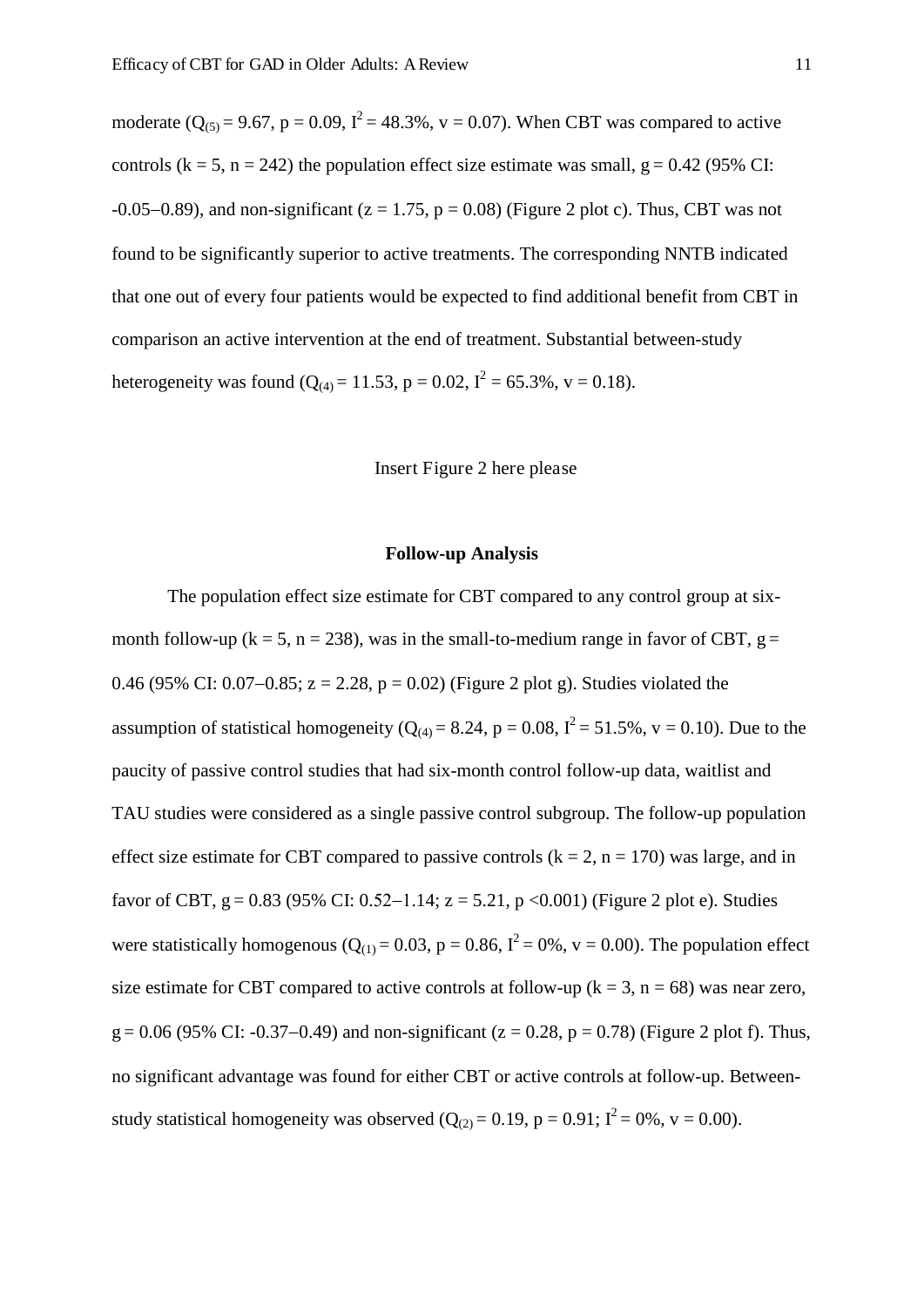### **Meta-Regression Analysis**

Random-effects univariate meta-regression found depression effect size was significantly associated with PSWQ/PSWQ-A effect size ( $\beta$  = 0.60, z = 2.76, p = 0.0057). Therefore, trials with greater depression treatment effects in favor of CBT (when compared to any control), were associated with greater GAD treatment effects in favor of CBT (when compared to any control). Attrition rate was also significantly associated with PSWQ/PSWQ-A effect size ( $\beta$  = -0.62, z = -2.89, p = 0.0039), and trials with higher attrition rates were found to have worse GAD treatment effects following CBT (when compared to any control). No other variables (categorical or continuous) were significantly associated with PSWQ/PSWQ-A effect size.

### **Reporting Bias**

Inspection of the funnel plot (Figure 3) suggested potential reporting bias, as the study distribution around the pooled mean effect size was slightly asymmetrical. However, the funnel plot regression method (B = -0.001, t(13) = -0.63, p = 0.54), and Begg's rank correlation method based on 10,000 resamples (Tau  $= -0.001$ , SE  $= 0.27$ ), did not indicate significant reporting bias. Therefore, the overall population effect size estimate was likely to be relatively robust.

Insert Figure 3 here please

## **DISCUSSION**

This review has tested the efficacy of CBT for older adults with GAD in terms of its defining feature of uncontrolled and excessive worry.<sup>11</sup> Inclusion of a greater number of trials, and increased specificity (in terms of trials reviewed and the measurement of treatment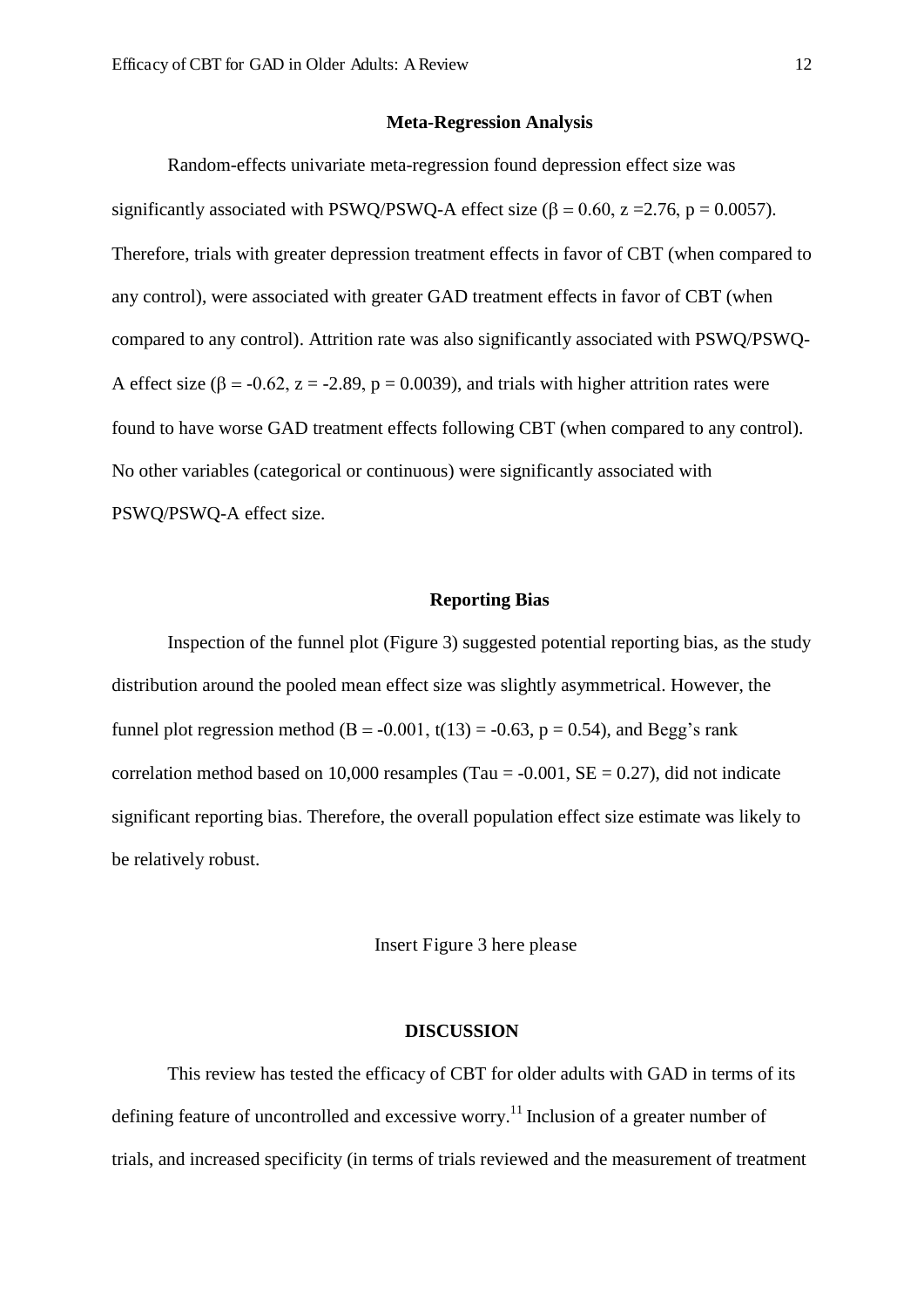outcomes), has increased the validity of results compared to previous work. In comparison to a waitlist, CBT was found to produce a large effect with respect to reduced tendency to worry immediately following treatment. The associated NNTB value suggested that one out of every two patients receiving CBT would be expected to find additional benefit (in terms of reduced worry) when compared to a waitlist. Results of CBT in comparison to TAU found medium treatment effects in favor of CBT. At six-month follow-up, large effects in favor of CBT were observed in comparison to passive control conditions. The corresponding NNTB value indicated that one out of every two patients would be expected to gain additional benefit from CBT at six-month follow-up when compared to a passive control. Combined, these findings suggest that when compared to a waitlist or TAU, CBT is efficacious for older adults with GAD. When comparisons were made of CBT with active controls results were less convincing. Findings suggested a slight advantage for CBT over active treatment at the end of treatment, with equivalent outcomes at follow-up. Furthermore, the magnitude of CBT treatment effects when compared to a range of controls adds to evidence suggesting that CBT for GAD may be less effective for older adults than it is for younger adults.<sup>21, 23</sup>

## **Limitations and Future Directions**

The present review has a number of limitations, which usefully highlight how the evidence base could be further developed. A number of the studies were found to have significant risk of bias, such as the randomization process being only fully described in seven of the trials. Future trials need to report randomization processes in full. The use of passive control conditions in trials is fraught with limitations. For example, waitlist controls have been shown to inflate treatment effect sizes in comparison to 'no treatment' control conditions,<sup>65</sup> and TAU conditions are often heterogeneous reducing the generalizability of findings.<sup>66</sup> Only one trial<sup>62</sup> compared CBT to another evidence-based psychotherapy (CBT)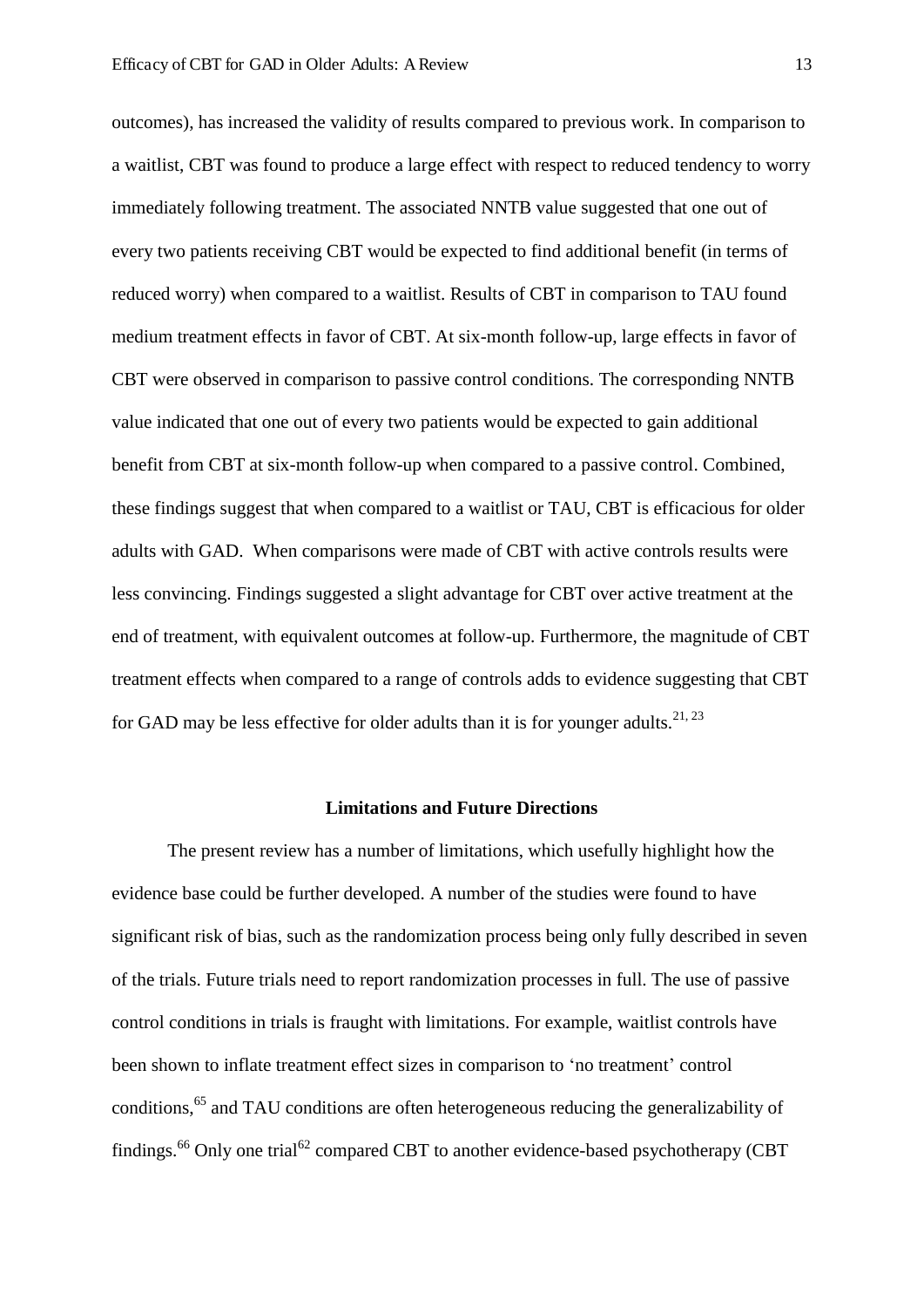versus ACT), and so future studies certainly need to use valid active controls. There were also relatively few studies containing sufficient follow-up data, increasing the risk of positive selection bias and an inflated effect size estimate. Longer follow-up periods in future trials are required. The finding that depression treatment effects were associated with GAD treatment outcomes highlights potential areas for clinical innovation, particularly given current interest in transdiagnostic approaches for the treatment of comorbid anxiety and depression.<sup>19, 67</sup>

A number of the meta-analyses were statistically heterogeneous, reducing the generalizability of conclusions. This may have reflected variation within control subgroups, such as differing definitions of TAU.<sup>66</sup> The inclusion of a number of small studies may have also induced a 'small-study effect', whereby smaller studies show larger treatment effects and so positively bias meta-analytic findings.<sup>68</sup> Future trials need to be sufficiently powered to detect differences between treatment arms. The per protocol analyses in some studies also meant that completers-only effect size estimates were available and so intention-to-treat analyses are desirable for future trials.<sup>30</sup> This is important considering the present finding that attrition from CBT reduces GAD outcomes and interventions for ensuring treatment completion should also be tested. Trials need to report response rates using a consistent definition of recovery from GAD; the reliable and clinically significant change criteria appears useful.<sup>69</sup> Future psychotherapy trials for older adult GAD could also usefully assess treatment effects of CBT based on functional neuroanatomical outcomes.<sup>10</sup>

### **CONCLUSION**

In a meta-analysis of gold standard clinical trials, CBT has been found to be an efficacious treatment for uncontrolled and excessive worry in older adults with GAD. Findings suggest that CBT should be routinely offered to older adults presenting to services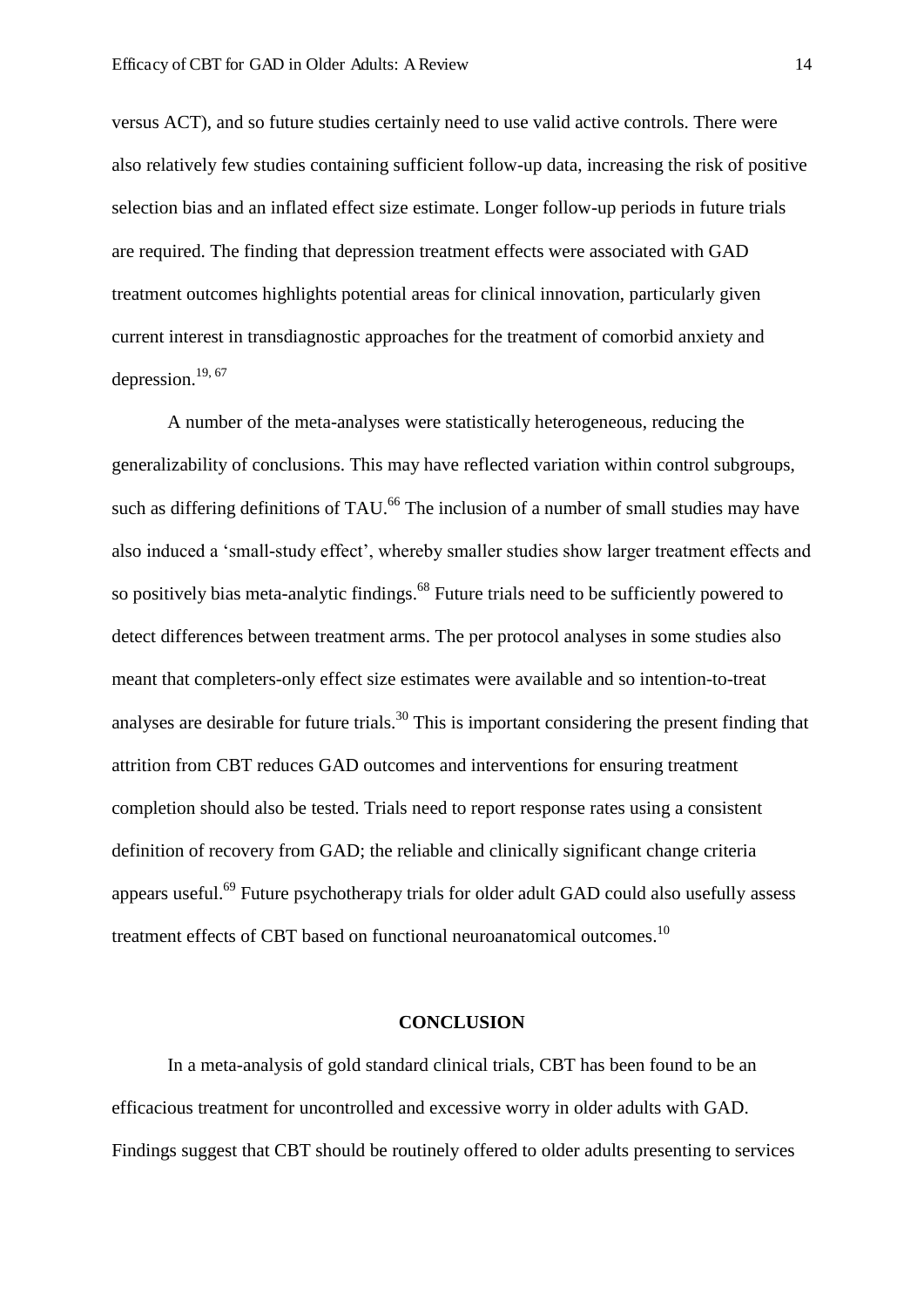with GAD. However, results do not provide evidence that CBT is durable or more efficacious than other psychological interventions. There is, therefore, a real need for further sufficiently powered 'head-to-head' RCTs (with longer follow-up periods) to be conducted, to enable the comparative efficacy and durability of CBT treatment to be firmly established. Preliminary findings regarding attrition from treatment, and of a relationship between treatment effects for symptoms of GAD and depression following CBT, are also important avenues for further examination.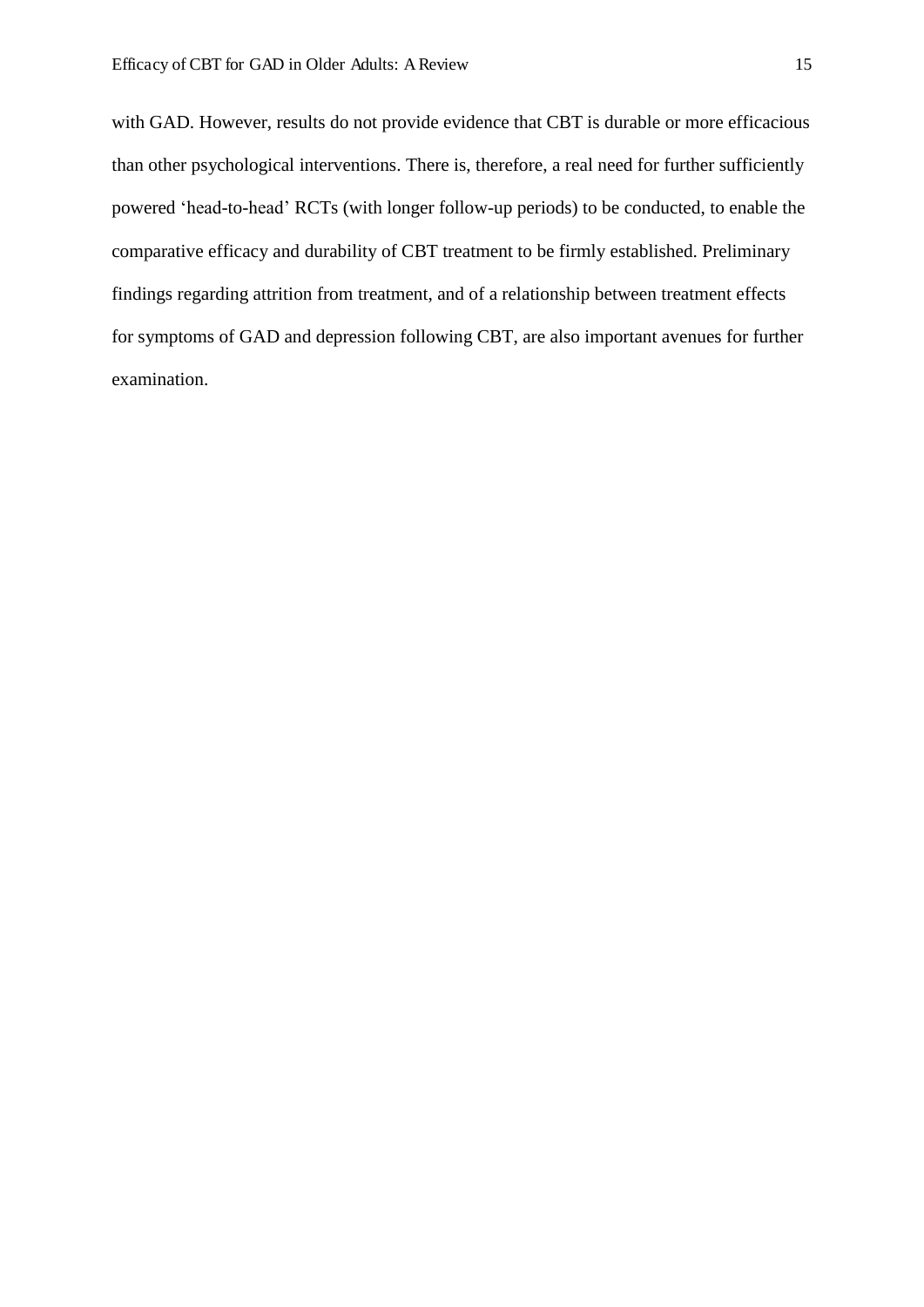### **References**

- 1. Wittchen HU, Jacobi F, Rehm J, et al: The size and burden of mental disorders and other disorders of the brain in Europe 2010. Eur Neuropsychopharmacol 2011; 21:655-679
- 2. Golden J, Lawlor BA, Conroy RM, et al: The spectrum of worry in the community-dwelling elderly. Aging Ment Health 2011; 15:985-994
- 3. Miloyan B, Byrne GJ, Pachana NA: Threshold and subthreshold generalized anxiety disorder in later life. Am J Geriatr Psychiatry 2015; 23:633-641
- 4. Revicki DA, Travers K, Wyrwich KW, et al: Humanistic and economic burden of generalized anxiety disorder in North America and Europe. J Affect Disord 2012; 140:103-112
- 5. Brenes GA, Guralnik JM, Williamson JD, et al: The influence of anxiety on the progression of disability. Am J Geriatr Soc 2005; 53:34-39
- 6. Porensky EK, Dew MA, Karp JF, et al: The burden of late-life generalized anxiety disorder: Effects on disability, health-related quality of life, and healthcare utilization. Am J Geriatr Psychiatry 2009; 17:473-482
- 7. Beaudreau SA, O'Hara R: Late-life anxiety and cognitive impairment: A review. Am J Geriatr Psychiatry 2008; 16:790-803
- 8. Stanley M, Diefenbach G, Hopko D, et al: The nature of generalized anxiety in older primary care patients: Preliminary findings. J Psychopathol Behav 2003a; 25:273-280
- 9. Parmelee PA, Katz IR, Lawton M: Anxiety and its association with depression among institutionalized elderly. Am J Geriatr Psychiatry 1993; 1:46-58
- 10. Andreescu C, Sheu LK, Tudorascu D, et al: Emotion reactivity and regulation in late-life generalized anxiety disorder: Functional connectivity at baseline and post-treatment. Am J Geriatr Psychiatry 2015; 23:200-214
- 11. Andrew G, Hobbs MJ, Borkovec TD: Generalized worry disorder: A review of DSM-IV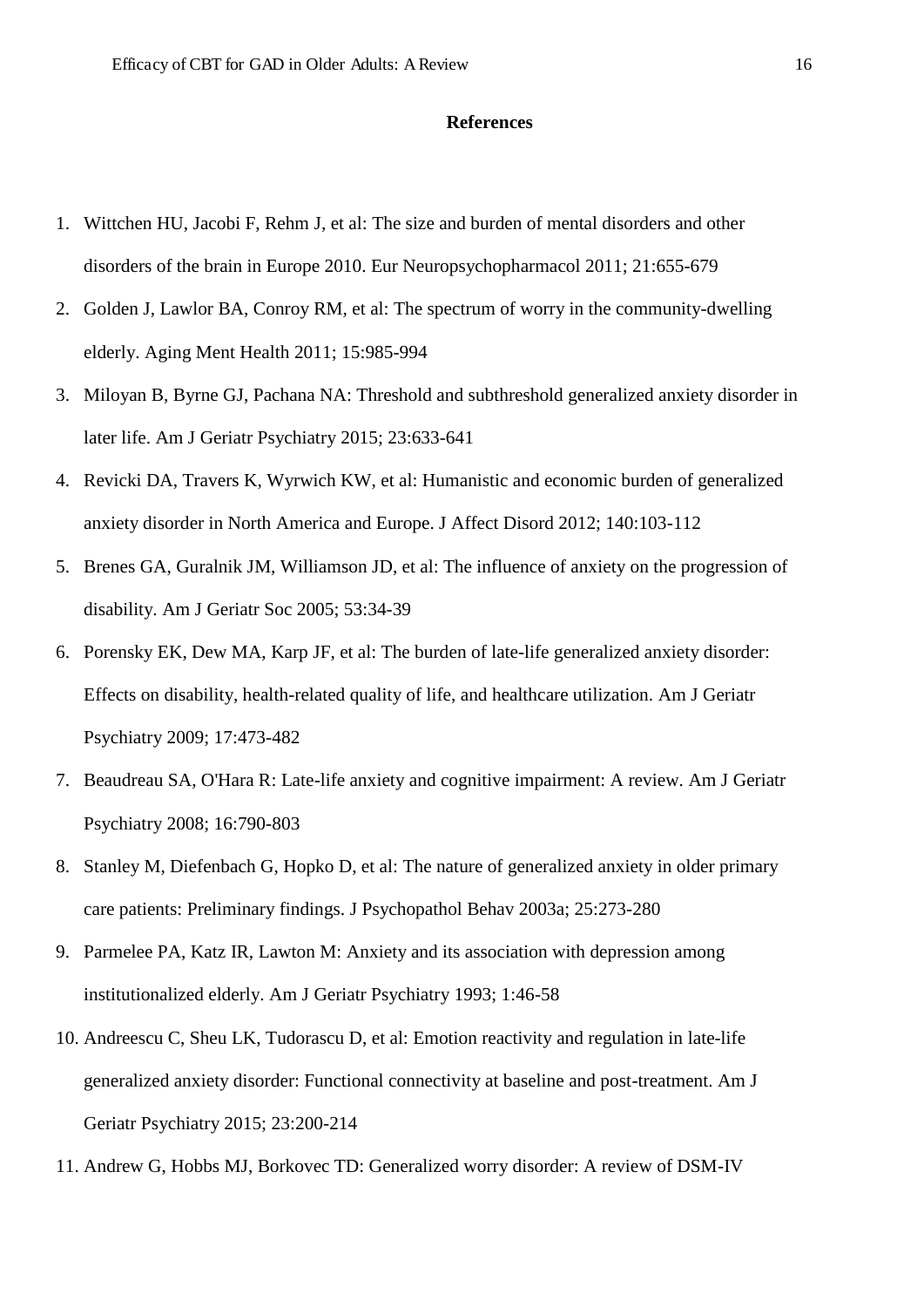generalized anxiety and options for DSM-V. Depress Anxiety 2010: 27:134-147

- 12. Mohlman J: A community based survey of older adults' preferences for treatment of anxiety. Psychol Aging 2012; 27:1182-1190
- 13. Hendriks GJ, Oude Voshaar RC, Keijsers GPJ, et al: Cognitive-behavioural therapy for late-life anxiety disorders: A systematic review and meta-analysis. Acta Psychiat Scand 2008; 117:403- 411
- 14. Gonçalves DC, Byrne GJ: Interventions for generalized anxiety disorder in older adults: Systematic review and meta-analysis. J Anxiety Disord 2012; 26:1-11
- 15. Gould RL, Coulson MC, Howard RJ: Efficacy of cognitive behavioral therapy for anxiety disorders in older people: A meta-analysis and meta-regression of randomized controlled trials. J Am Geriatr Society 2012; 60:218-229
- 16. Ayers CR, Sorrell JT, Thorp SR, et al: Evidence-based psychological treatments for late-life anxiety. Psychol Aging 2007; 22:8-17
- 17. Wolitzky-Taylor KB, Castriotta N, Lenze EJ, et al: Anxiety disorders in older adults: A comprehensive review. Depress Anxiety 2010; 27:190-211
- 18. Mohlman J: More power to the executive? A preliminary test of CBT plus executive skills training for treatment of late-life GAD. Cogn Behav Pract 2008; 15:306-316
- 19. Wuthrich VM, Rapee RM, Kangas M, et al: Randomized controlled trial of group cognitive behavioral therapy compared to a discussion group for co-morbid anxiety and depression in older adults. Psychol Med 2015; 26:1-11
- 20. Siev J, Chambless DL: Specificity of treatment effects: Cognitive therapy and relaxation for generalized anxiety and panic disorders. J Consult Clin Psych 2007; 75:513-522
- 21. Covin R, Ouimet AJ, Seeds PM, et al: A meta-analysis of CBT for pathological worry among clients with GAD. J Anxiety Disord 2008; 22:108-116
- 22. Meyer T, Miller M, Metzger R, et al: Development and validation of the Penn State Worry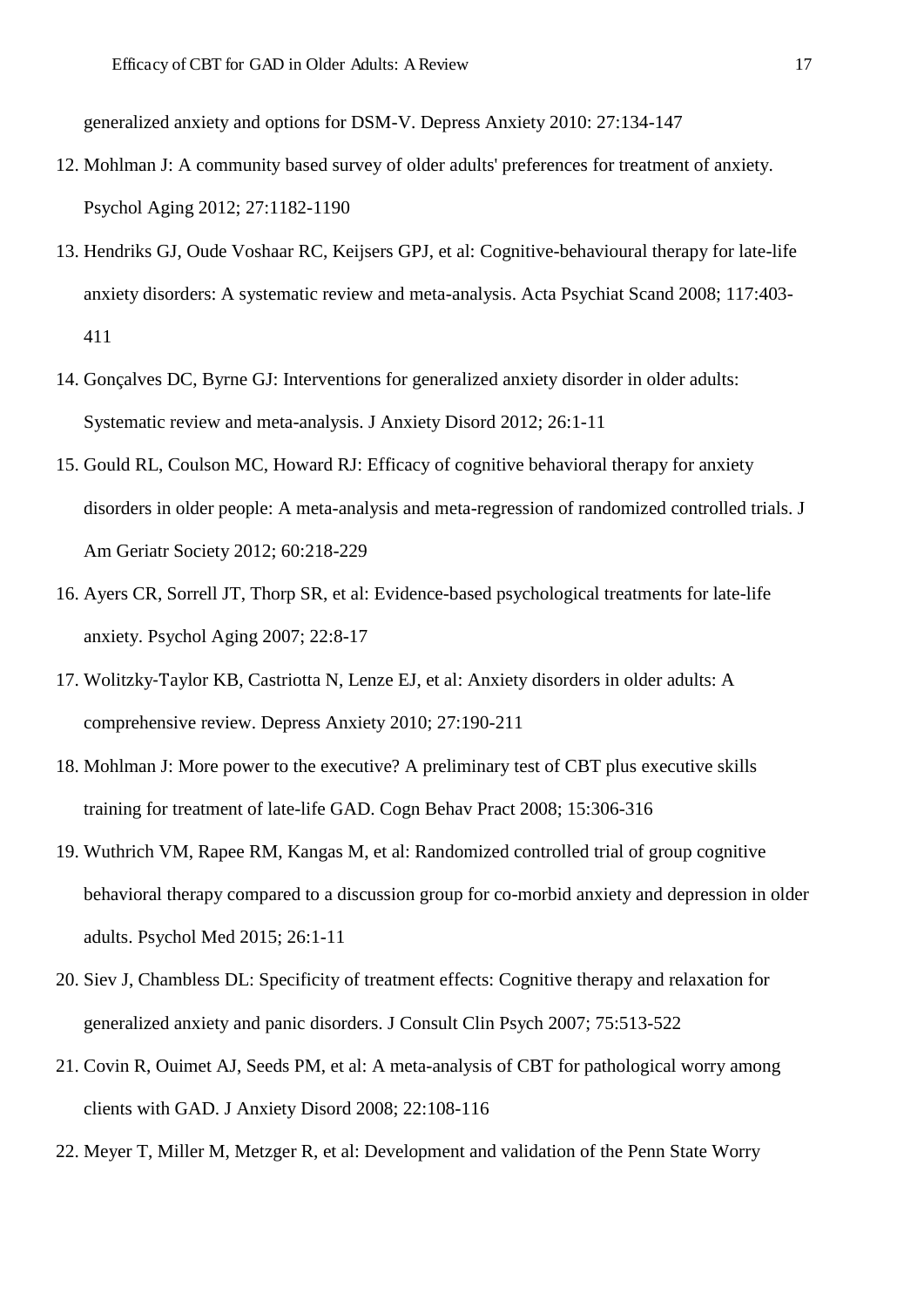Questionnaire. Behav Res Ther 1990; 28:487-495

- 23. Hanrahan F, Field AP, Jones FW, et al: A meta-analysis of cognitive therapy for worry in generalized anxiety disorder. Clin Psychol Rev 2013; 33:120-132
- 24. Hopko DR, Stanley MA, Reas DL, et al: Assessing worry in older adults: Confirmatory factor analysis of the Penn State Worry Questionnaire and psychometric properties of an abbreviated model. Psychol Assessment 2003; 15:173-183
- 25. Stanley MA, Novy DM, Bourland SL, et al: Assessing older adults with generalized anxiety: A replication and extension. Behav Res Ther 2001; 39:221-235
- 26. Wuthrich VM, Johnco C, Knight A: Comparison of the Penn State Worry Questionnaire (PSWQ) and abbreviated version (PSWQ-A) in a clinical and non-clinical population of older adults. J Anxiety Disord 2014; 28:657-663
- 27. Crittendon J, Hopko DR: Assessing worry in older and younger adults: Psychometric properties of an abbreviated Penn State Worry Questionnaire (PSWQ-A). J Anxiety Disord 2006; 20:1036-54
- 28. Moher D, Liberati A, Tetzlaff J, et al: Preferred reporting items for systematic reviews and metaanalyses: The PRISMA statement. Ann Intern Med 2009; 151:264-269
- 29. American Psychiatric Association. Diagnostic and statistical manual of mental disorders (3<sup>rd</sup> ed., rev.). Washington, American Psychiatric Association, 1987
- 30. Hollis S, Campbell F: What is meant by intention to treat analysis? Survey of published randomized controlled trials. Brit Med J 1999; 319:670-674
- 31. Moncrieff J, Churchill R, Drummond DC, et al: Development of a quality assessment instrument for trials of treatments for depression and neurosis. Int J Methods Psych 2001; 10:126-133
- 32. Fleiss, JL: Measuring nominal scale agreement among many raters. Psychol Bull 1971; 76:378- 382
- 33. Higgins JPT, Altman DG, Gøtzsche PC, et al: The Cochrane Collaboration's tool for assessing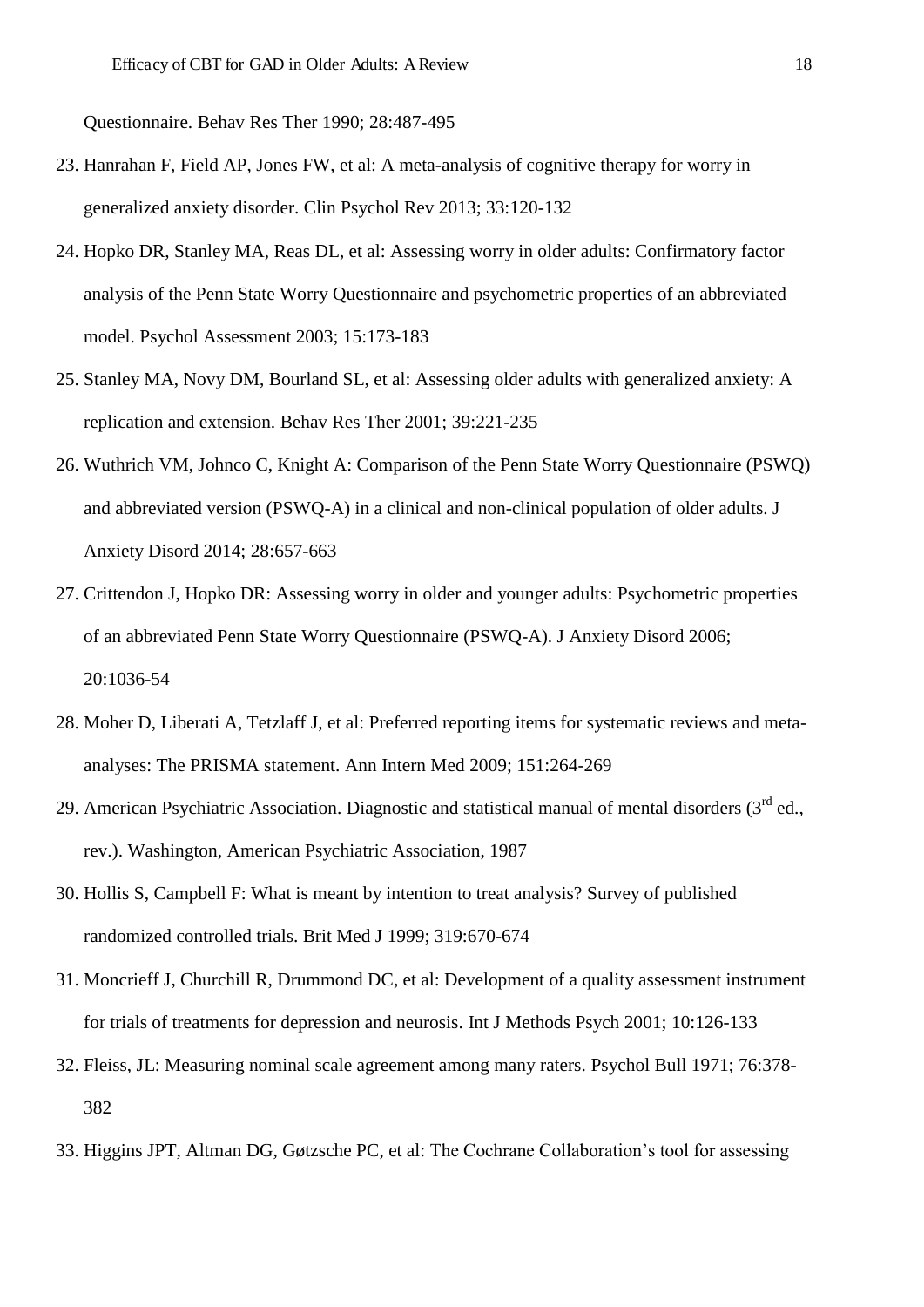risk of bias in randomized trials. Brit Med J 2011; 343:d5928

- 34. Borenstein M, Hedges VH, Higgins JPT, et al: Introduction to Meta-Analysis. West Sussex, U.K., John Wiley & Sons Ltd, 2009
- 35. Hedges LV: Distribution theory for Glass's estimator of effect size and related estimators. J Educ Stat 1981; 6:107-128
- 36. Mohlman J, Gorman JM: The role of executive functioning in CBT: A pilot study with anxious older adults. Behav Res Ther 2005; 43:447-465
- 37. Stanley MA, Wilson NL, Amspoker AB: Lay providers can deliver effective cognitive behavior therapy for older adults with generalized anxiety disorder: A randomized trial. Depress Anxiety 2014; 31:391-401
- 38. Wetherell JL, Petkus AJ, White KS: Antidepressant medication augmented with cognitivebehavioral therapy for generalized anxiety disorder in older adults. Am J Psychiatry, 2013; 170: 782:789
- 39. Wetherell JL, Gatz M, Craske MG: Treatment of generalized anxiety disorder in older adults. J Consult Clin Psych 2003; 71:31-40
- 40. Wilson DB, Lipsey MW: The role of method in treatment effectiveness research: Evidence from meta-analysis. Psychol Methods 2001; 6:413-429
- 41. Wilson DB: Meta-analysis macros for SAS, SPSS, and Stata [George Mason University Website]. August 11, 2010. Available at:<http://mason.gmu.edu/~dwilsonb/ma.html>
- 42. Viechtbauer W: Bias and efficiency of meta-analytic variance estimators in the random-effects model. J Educ Behav Stat 2005; 30:261-293
- 43. Jackson D, Bowden J, Baker R: How does the Der Simonian and Laird procedure for random effects meta-analysis compare with its more efficient but harder to compute counterparts? J Stat Plan and Infer 2010; 140:961-970
- 44. Cohen J: A power primer. Psychol Bull 1992; 112:155-159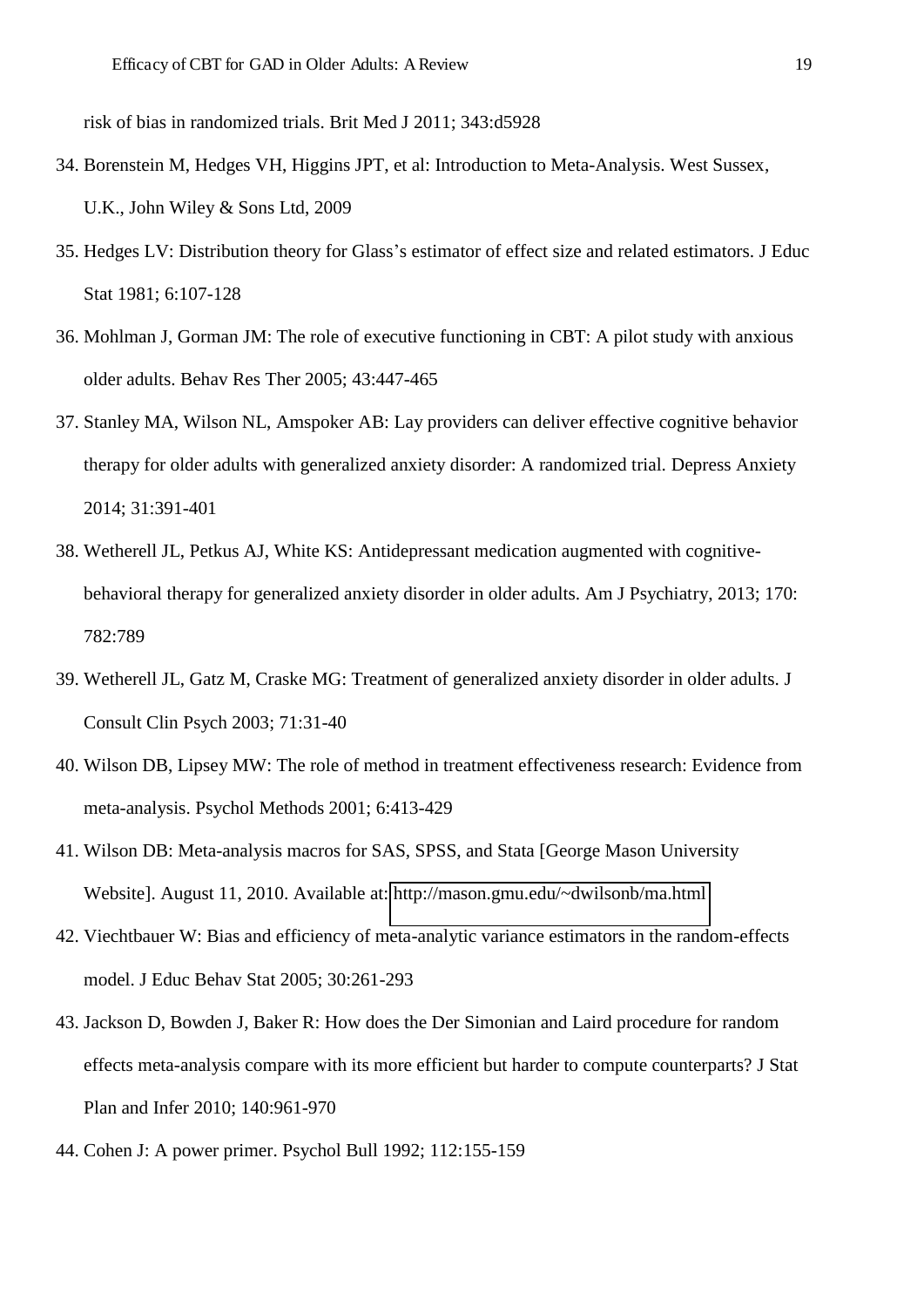- 45. Higgins JPT, Green S (eds): Cochrane Handbook for Systematic Reviews of Interventions. Version 5.1.0 [Cochrane UK website]. March, 2011. Available at: [http://www.cochrane](http://www.cochrane-handbook.org/)[handbook.org](http://www.cochrane-handbook.org/)
- 46. Kraemer HC, Kupfer DJ: Size of treatment effects and their importance to clinical research and practice. Biol Psychiat 2006; 59:990-996
- 47. Thompson SG, Higgins JPT: How should meta-regression be undertaken and interpreted? Stat Med 2002; 21:1559-1573
- 48. Higgins JPT, Thompson SG: Quantifying heterogeneity in a meta-analysis. Stat Med 2002; 21:1539-1558
- 49. Higgins JPT, Thompson SG, Deeks JJ, et al: Measuring inconsistency in meta-analyses. Brit Med J 2003; 327:557
- 50. Sterne JAC, Egger M, Smith GD: Investigating and dealing with publication and other biases in meta-analysis. Brit Med J 2001; 323:101
- 51. Macaskill P, Walter SD, Irwig L: A comparison of methods to detect publication bias in metaanalysis. Stat Med 2001; 20:641-654
- 52. Begg CB, Mazumdar M: Operating characteristics of a rank correlation test for publication bias. Biometrics 1994; 50:1088-1101
- 53. Barrera TL, Cully JA, Amspoker AB, et al: Cognitive-behavioral therapy for late-life anxiety: Similarities and differences between veteran and community participants. J Anxiety Disord 2015; 33:72-80
- 54. Wetherell JL: Treatment of generalized anxiety disorder in older adults [Dissertation]. California, CA: University of South California, 2001
- 55. Mohlman J, Gorenstein EE, Kleber M, et al: Standard and enhanced cognitive-behavior therapy for late-life generalized anxiety disorder - two pilot investigations. Am J Geriatr Psychiatry 2003; 11:24-32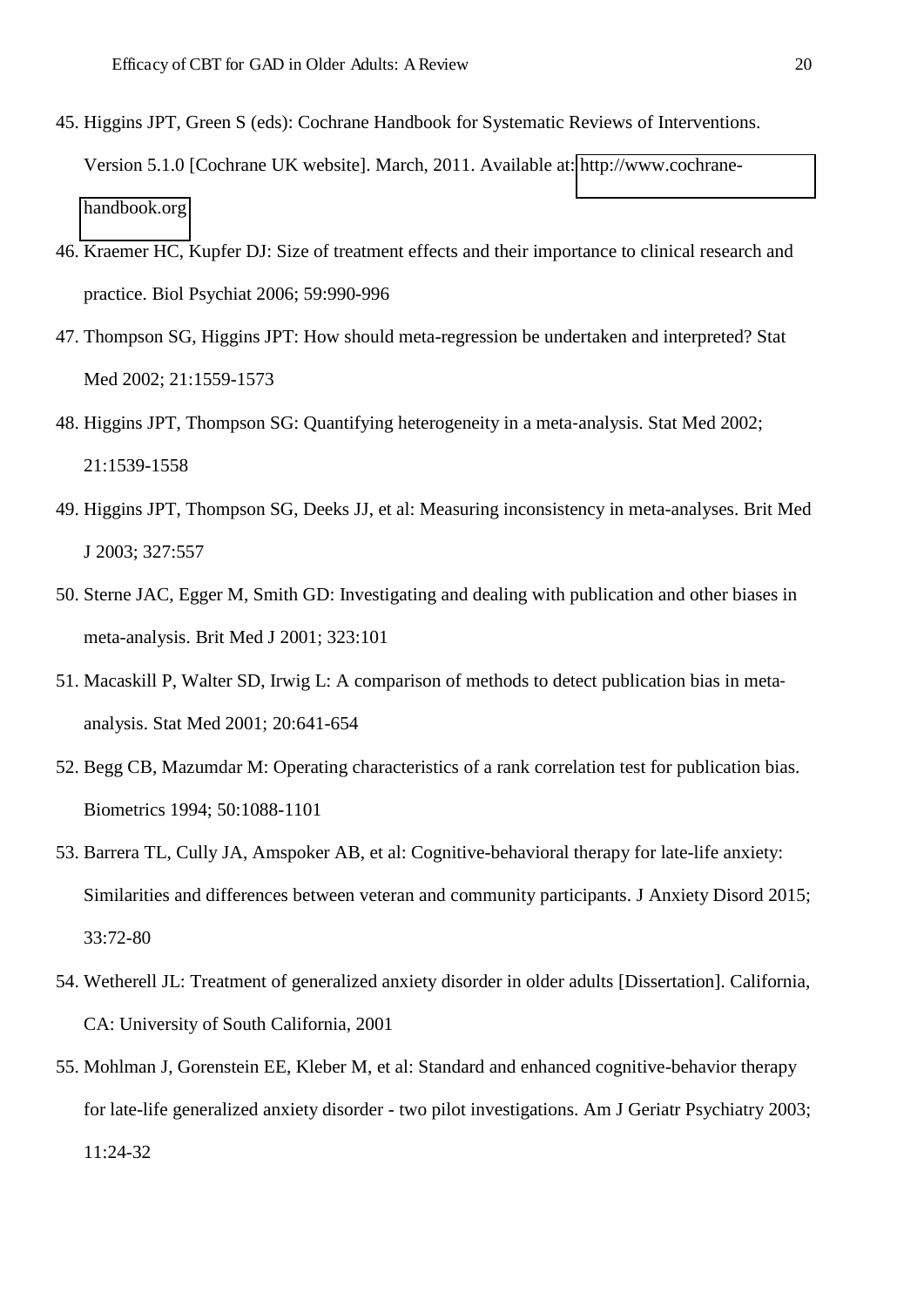- 56. Brenes GA, Ingram CW, Danhauer SC: Telephone-delivered psychotherapy for late-life anxiety. Psychol Services 2012; 9:219-220
- 57. Stanley MA, Beck JG, Novy DM: Cognitive-behavioral treatment of late-life generalized anxiety disorder. J Consult Clin Psychol 2003b; 71:309-319
- 58. Stanley MA, Wilson N, Novy DM, et al: Cognitive behavior therapy for generalized anxiety disorder among older adults in primary care a randomized clinical trial. JAMA 2009; 301:1460- 1467
- 59. Wetherell JL, Ayers CR, Sorrell JT, et al: Modular psychotherapy for anxiety in older primary care patients. Am J Geriatr Psychiatry 2009; 17:483-492
- 60. Stanley MA, Hopko DR, Diefenbach GJ, et al: Cognitive-behavior therapy for late-life generalized anxiety disorder in primary care. Preliminary findings. Am J Geriatr Psychiatry 2003c; 11:92-96
- 61. Stanley MA, Beck JG, Glassco JD: Treatment of generalized anxiety in older adults: A preliminary comparison of cognitive-behavioral and supportive approaches. Behav Ther 1996; 27:565-581
- 62. Wetherell JL, Afari N, Ayers CR, et al: Acceptance and commitment therapy for generalized anxiety disorder in older adults: A preliminary report. Behav Ther 2011; 42:127-134
- 63. Brenes GA, Danhauer SC, Lyles MF, et al: Telephone-delivered cognitive behavioral therapy and telephone-delivered nondirective supportive therapy for rural older adults with generalized anxiety disorder: A randomized clinical trial. JAMA Psychiatry, 2015; 72:1012-1020
- 64. Gorenstein EE, Kleber MS, Mohlman J, et al: Cognitive-behavioral therapy for management of anxiety and medication taper in older adults. Am J Geriatr Psychiatry 2005; 13:901-909
- 65. Furukawa TA, Noma H, Caldwell DM, et al: Waiting list may be a nocebo condition in psychotherapy trials: a contribution from network meta-analysis. Acta Psychiat Scand 2014; 130:181-192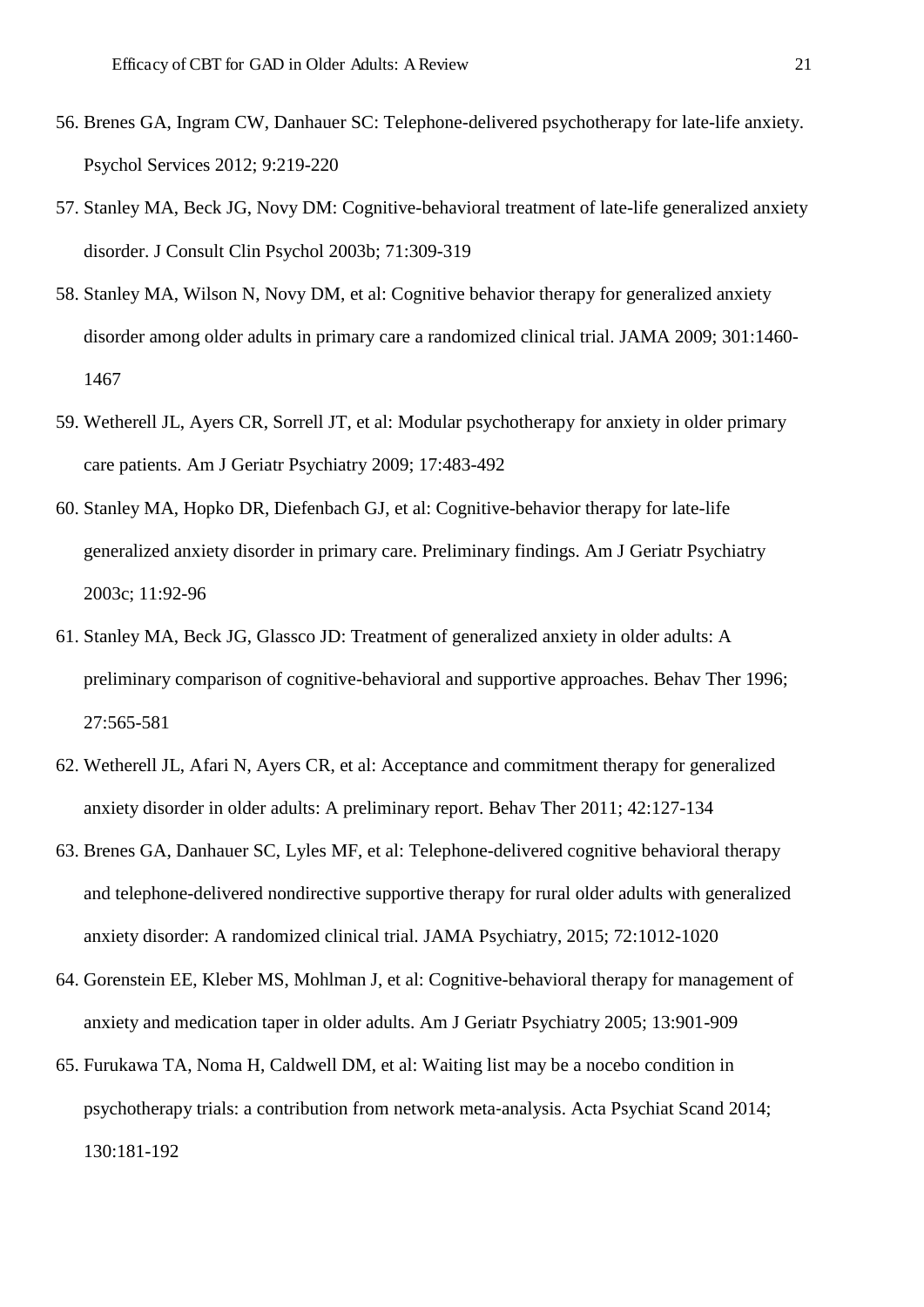- 66. Watts SE, Turnell A, Kladnitski N, et al: Treatment-as-usual (TAU) is anything but usual: A meta-analysis of CBT versus TAU for anxiety and depression. J Affect Disord 2015; 175:152- 167
- 67. Wilamowska ZA, Thompson-Hollands J, Fairholme CP, et al: Conceptual background, development, and preliminary data from the unified protocol for transdiagnostic treatment of emotional disorders. Depress Anxiety 2010; 27:882-890
- 68. Sterne JAC, Gavaghan D, Egger M: Publication and related bias in meta-analysis: Power of statistical tests and prevalence in the literature. J Clin Epidemiol 2000; 53:1119-1129
- 69. Jacobson N, Truax P: Clinical significance: A statistical approach to defining meaningful change in psychotherapy research. Consult Clin Psych 1991; 59:12-19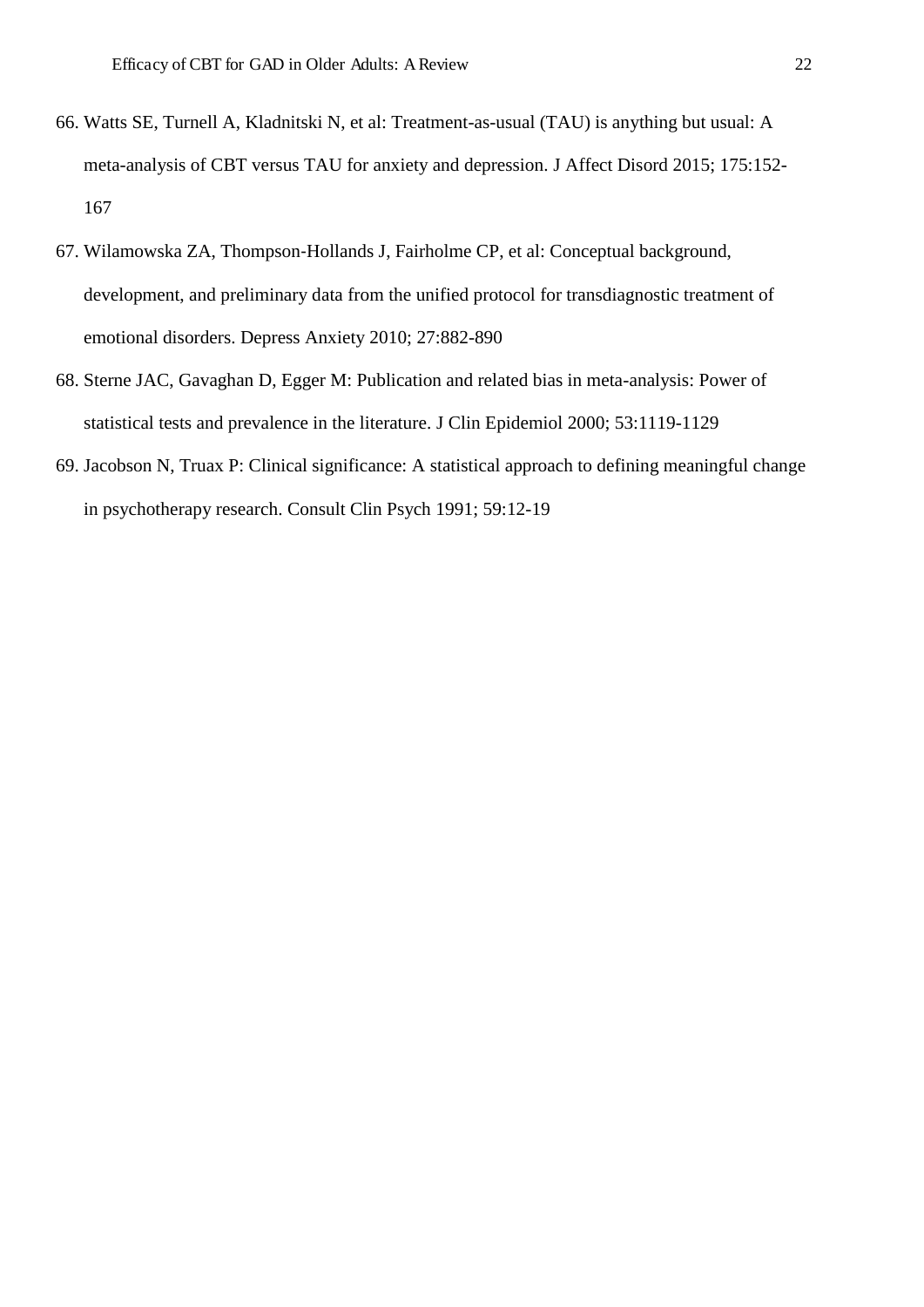|                  |                                       |             |                                                                             |                                                                         | <b>Attrition</b> <sup>b</sup>                               |                                                            |                                              | <b>ITT</b>                                    |                                                                              |
|------------------|---------------------------------------|-------------|-----------------------------------------------------------------------------|-------------------------------------------------------------------------|-------------------------------------------------------------|------------------------------------------------------------|----------------------------------------------|-----------------------------------------------|------------------------------------------------------------------------------|
|                  | <b>Author</b><br>(Year)               | $\mathbf N$ | <b>CBT</b><br>format<br>(N sessions)<br>(Total length, min <sup>a</sup> )   | <b>Control</b><br>condition                                             | $\frac{0}{0}$<br>(Dropout<br>CBT $%$<br>(Dropout control %) | <b>Follow-up</b><br>period mths<br><b>CBT</b><br>(Control) | <b>Response</b><br>definition                | response<br>rate %<br><b>CBT</b><br>(Control) | <b>CCDAN</b><br>score <sup>c</sup><br>(Overall bias<br>rating <sup>d</sup> ) |
| CBT vs. Waitlist | Brenes et al.<br>$(2012)^{57}$        | 60          | Individual<br>(12)                                                          | Information<br>only                                                     | Not stated<br>(13.3)<br>(3.3)                               | 6<br>(6)                                                   | Not defined                                  | N/A                                           | 36<br>Low-medium                                                             |
|                  | Mohlman<br>& Gorman<br>$(2005)^{38}$  | 32          | Individual<br>(13)<br>(13x50min)                                            | Waitlist                                                                | Not stated<br>(9.0)<br>(0)                                  | 12<br>(0)                                                  | No GAD<br>and 20% reduction in<br>75% of OMs | 50.0<br>(0)                                   | 34<br>Low-medium                                                             |
|                  | Mohlman<br>$(2008)^{17}$              | 8           | Individual<br>(8)<br>(8x90min)                                              | Waitlist<br>(CBT)<br>/APT group)                                        | Not stated<br>(0)<br>(0)                                    | $6\,$<br>(0)                                               | No GAD<br>and 20% reduction in<br>80% of OMs | 50.0<br>(0)                                   | 29<br>Medium-high                                                            |
|                  | Stanley et al.<br>$(2014)^{39}$       | 223         | Individual<br>$(10$ plus booster)                                           | Usual care                                                              | 24.7<br>(13.4)<br>(22.0)                                    | $\overline{0}$<br>(0)                                      | 20% reduction in 75%<br>of OM                | 29.3<br>(17.8)                                | 41<br>Low                                                                    |
| CBT vs. TAU      | Stanley et al.<br>$(2009)^{59}$       | 134         | Individual<br>(10)                                                          | Enhanced usual<br>care, biweekly<br>calls                               | 22.3<br>(7.0)<br>(22.0)                                     | 15<br>(15)                                                 | Meaningful change in<br>50% of OM            | 54.3<br>(48.4)                                | 38<br>Low                                                                    |
|                  | Wetherell<br>et al.<br>$(2009)^{60}$  | 31          | Individual<br>(12)                                                          | Enhanced<br>community care                                              | Not stated<br>(20.0)<br>(Not stated)                        | $\boldsymbol{0}$<br>(0)                                    | Not stated                                   | N/A                                           | 36<br>Low-medium                                                             |
|                  | Stanley<br>et al.<br>$(2003b)^{58}$   | 85          | Group<br>(15)                                                               | Minimal<br>contact, weekly<br>calls                                     | 22.4<br>(25.6)<br>(14.6)                                    | 12<br>(0)                                                  | 20% reduction in<br>symptom severity         | 33.3<br>(7.3)                                 | 35<br>Low-medium                                                             |
|                  | Gorenstein et<br>al.<br>$(2005)^{65}$ | 42          | Individual<br>(13 plus medication<br>management) <sup>e</sup><br>(13x50min) | Medication<br>management <sup>e</sup><br>weekly contact<br>$10-15$ mins | 34.9<br>(39.1)<br>(26.3)                                    | 6<br>(0)                                                   | Improved or much<br>improved                 | 39.1<br>(26.3)                                | 33<br>Low-medium                                                             |
|                  | Stanley<br>et al.<br>$(2003c)^{61}$   | 12          | Individual<br>(8)                                                           | Usual care,<br>weekly calls                                             | Not stated<br>(16.7)<br>(33.3)                              | $\boldsymbol{0}$<br>(0)                                    | 20% reduction<br>in 67% of OM                | 83.3<br>(16.7)                                | 19<br>High                                                                   |

**TABLE 1. Characteristics of the clinical trials included in the meta-analysis**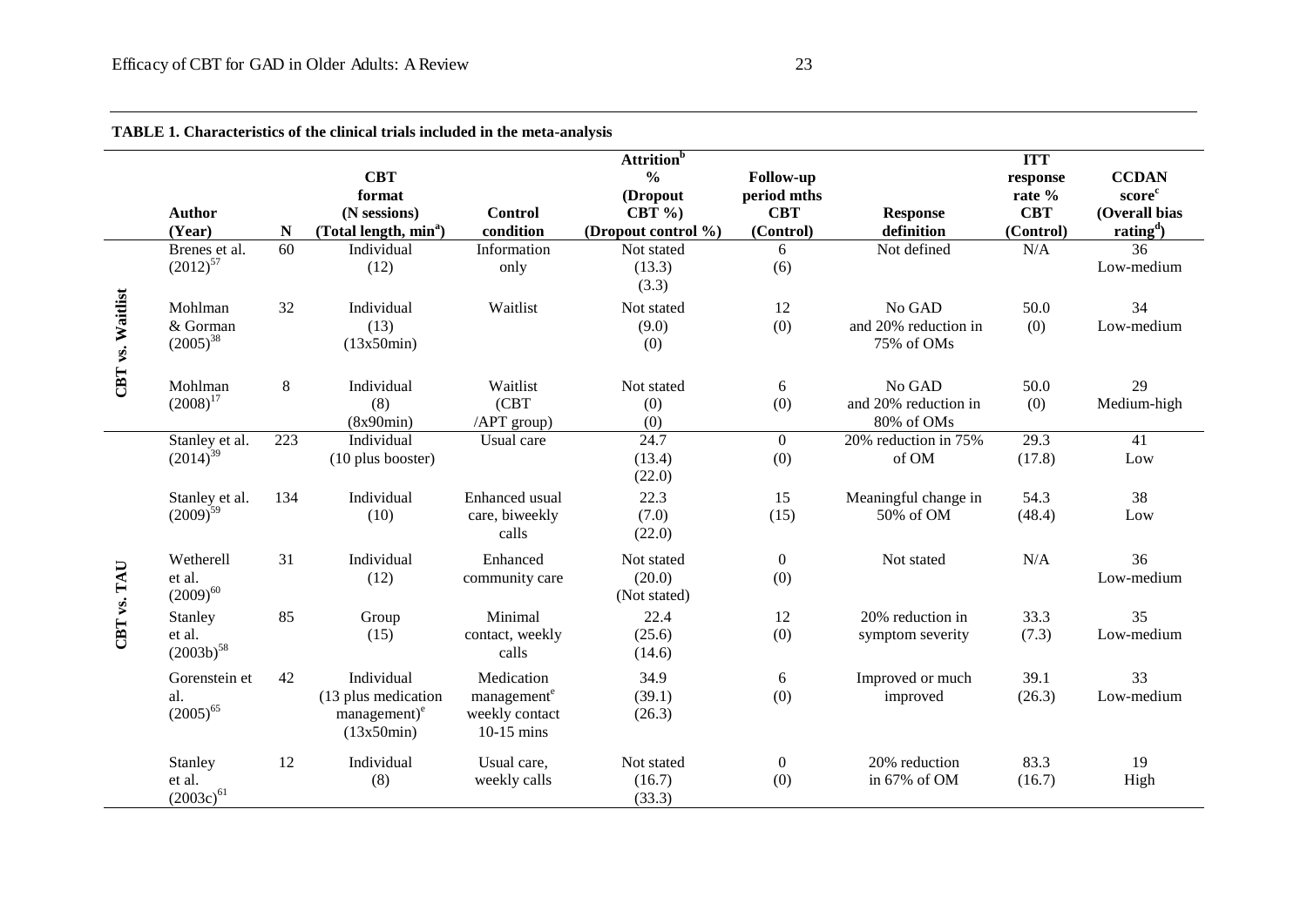| TABLE 1 (continued). Characteristics of the clinical trials included in the meta-analysis |                                               |                  |                                                                           |                                                                    |                                                             |                                                            |                                                                        |                                               |                                                                                           |  |
|-------------------------------------------------------------------------------------------|-----------------------------------------------|------------------|---------------------------------------------------------------------------|--------------------------------------------------------------------|-------------------------------------------------------------|------------------------------------------------------------|------------------------------------------------------------------------|-----------------------------------------------|-------------------------------------------------------------------------------------------|--|
|                                                                                           |                                               |                  |                                                                           |                                                                    | <b>Attrition</b> <sup>b</sup>                               |                                                            | <b>ITT</b>                                                             |                                               |                                                                                           |  |
|                                                                                           | Author<br>(Year)                              | ${\bf N}$        | <b>CBT</b><br>format<br>(N sessions)<br>(total length, min <sup>a</sup> ) | <b>Control</b><br>condition                                        | $\frac{0}{0}$<br>(Dropout<br>CBT $%$<br>(Dropout control %) | <b>Follow-up</b><br>period mths<br><b>CBT</b><br>(Control) | <b>Response</b><br><b>Definition</b>                                   | response<br>rate %<br><b>CBT</b><br>(Control) | <b>CCDAN</b><br>score <sup>c</sup><br>(Overall bias<br>rating <sup><math>d</math></sup> ) |  |
| Active treatment<br>CBT vs.                                                               | Brenes et al.<br>$(2015)^{64}$                | 141              | Individual telephone<br>$9 - 11$<br>$(50 \text{ min } p/\text{session})$  | Telephone-<br>directed, non-<br>directive<br>supportive<br>therapy | 13.10<br>(25.71)<br>(18.31)                                 | $\overline{0}$<br>(0)                                      | 5.5 point decrease in<br>PSWQ-A scores                                 | 72.4<br>(42.9)                                | 41<br>Low                                                                                 |  |
|                                                                                           | Wetherell<br>Gatz, Craske<br>$(2003)^{41}$    | 75<br>$(36)^f$   | Group<br>(12)<br>(12x90min)                                               | Discussion<br>group                                                | 31.0<br>(31.0)<br>(31.0)                                    | 6<br>(6)                                                   | 20% reduction<br>in 75% of OM                                          | 23.1<br>(23.1)                                | 36<br>Low-medium                                                                          |  |
|                                                                                           | Wetherell et<br>al.<br>$(2013)^{40}$          | 73<br>$(34)^{g}$ | Individual<br>$(16$ plus<br>escitalopram)                                 | Escitalopram                                                       | 18.06<br>(0)<br>(0)                                         | 7 <sup>h</sup><br>(7)                                      | HAM-A score $\leq 10$<br>and decrease $\geq 8.5$<br>points on the PSWQ | 38.9<br>(15.8)                                | 32<br>Low-medium                                                                          |  |
|                                                                                           | Stanley,<br>Beck,<br>Glassco<br>$(1996)^{62}$ | 48               | Group<br>(14)<br>(12x90min)                                               | Supportive<br>psychotherapy                                        | Not stated<br>(31.0)<br>(35.0)                              | 6<br>(6)                                                   | 20% reduction<br>in 75% of OM                                          | 19.2<br>(35.0)                                | 32<br>Medium-high                                                                         |  |
|                                                                                           | Wetherell et<br>al. $(2011)^{63}$             | 21               | Individual<br>(12)<br>(12x60min)                                          | Acceptance and<br>commitment<br>Therapy                            | 42.3<br>(44.4)<br>(00)                                      | 6<br>(6)                                                   | Not stated                                                             | N/A                                           | 28<br>Medium-high                                                                         |  |

Note: ITT: intention-to-treat; CCDAN: Cochrane Common Mental Disorders Anxiety and Neurosis Group quality assessment tool; TAU: treatment-as-usual; OM = outcome measures; PSWQ: Penn State Worry Questionnaire; PSWQ-A: Penn State Worry Questionnaire – Abbreviated; HAM-A: Hamilton Anxiety Rating Scale. <sup>a</sup>CBT session duration (mins) is provided for those trials in which this was reported, <sup>b</sup>Attrition rate is based on total number of participants eligible for each trial prerandomisation and is not reported for trials in which this was not explicitly stated, 'Overall quality ratings from CCDAN tool out of 46, higher scores represent papers rated as higher quality, <sup>d</sup>Summary of assessed overall risk of bias for PSWQ/PSWQ-A outcome scores (low-high), <sup>e</sup>Medication management was comparable to control conditions described as TAU; <sup>f</sup>Trial contained two control groups therefore only data from the most active control (discussion group) was used, <sup>g</sup>Trial contained multiple treatment phases and control arms, therefore data from the most relevant were extracted for analyses (CBT plus Escitalopram vs. Escitalopram only), and participants that recovered in the acute phase, pre-randomisation, were excluded from analyses  $(n = 3)$ ;  ${}^h$ Follow-up period was not treatment-free therefore data was excluded from follow-up analyses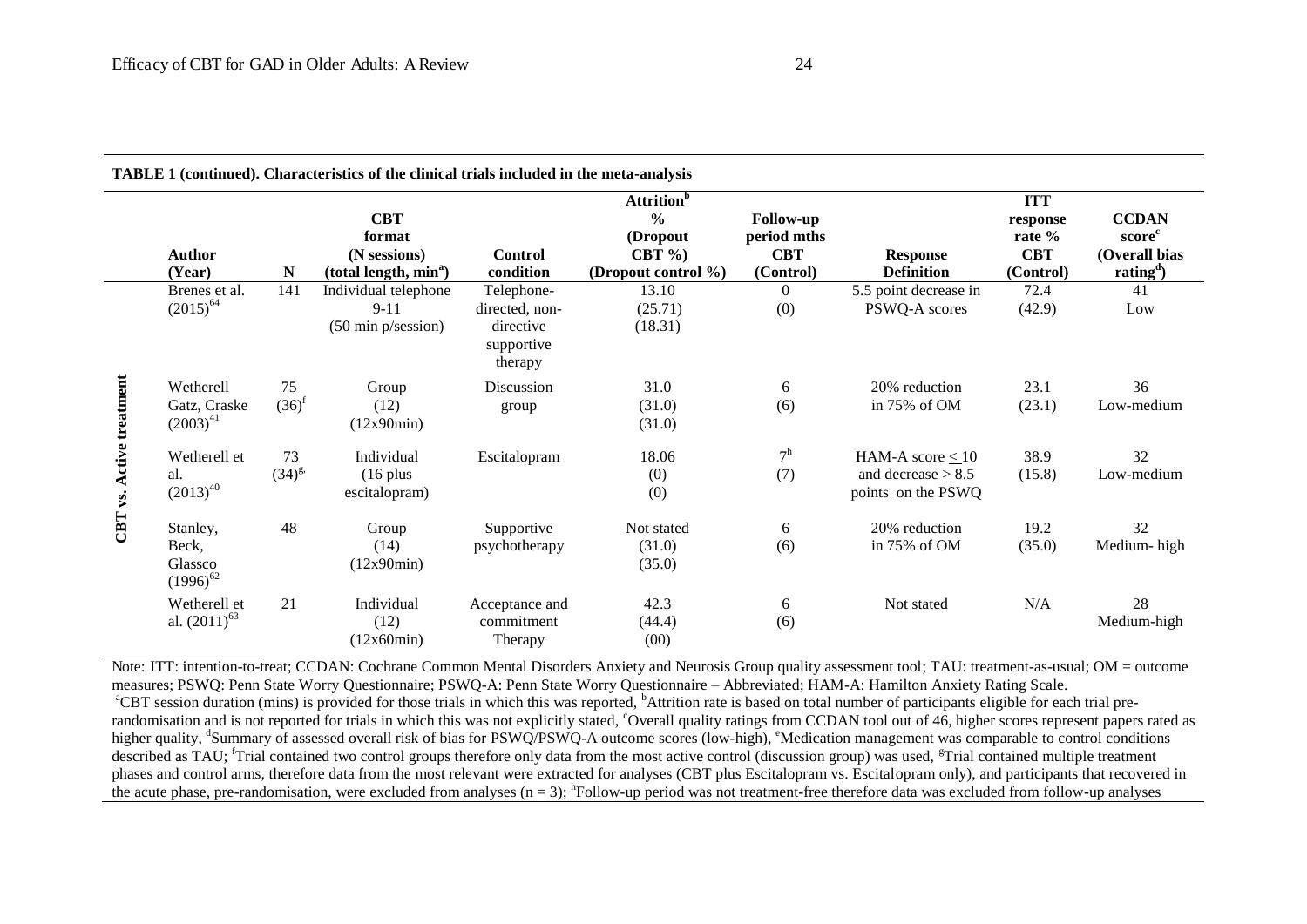**FIGURE 1. Flow chart of study selection**

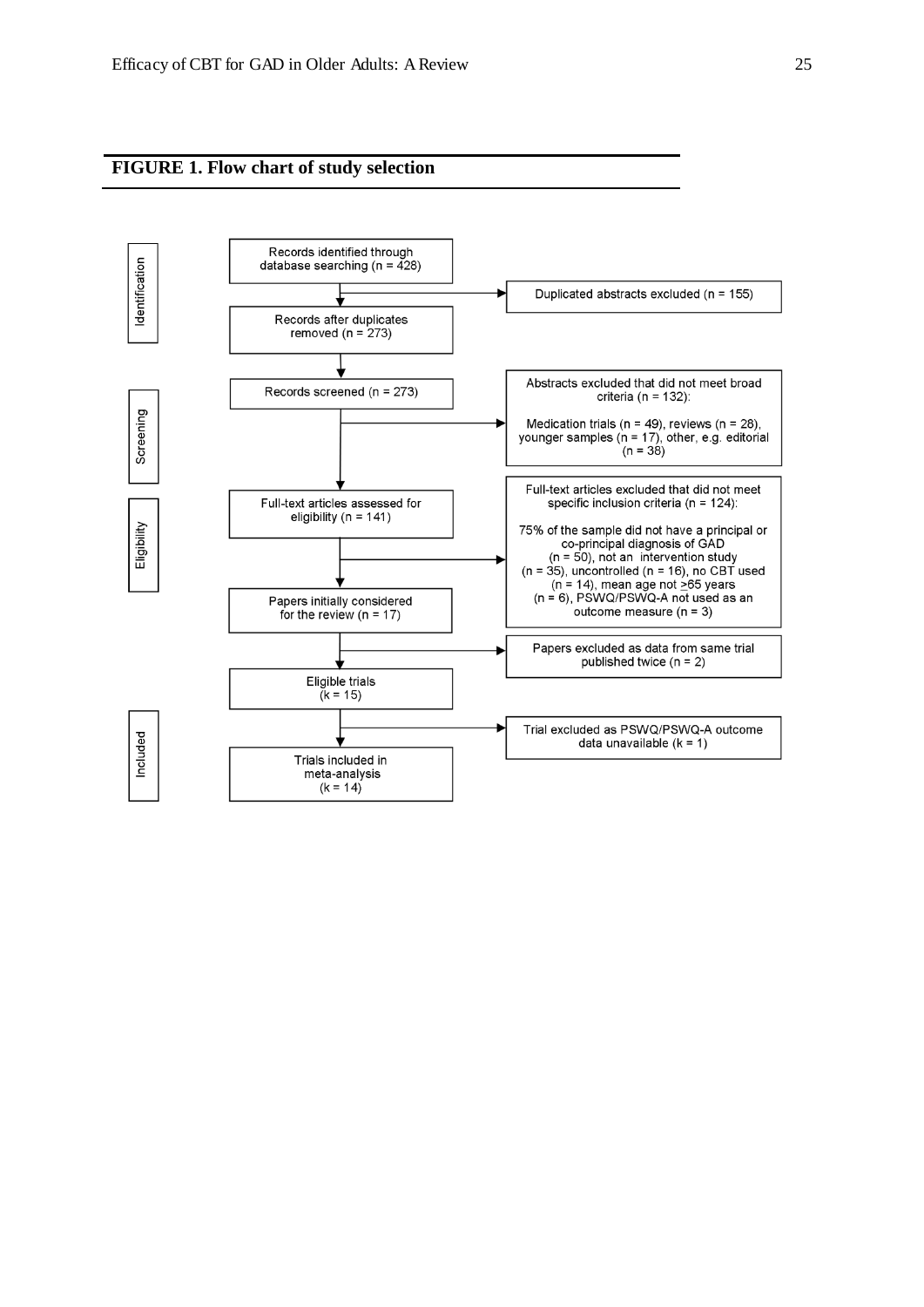**FIGURE 2. End of treatment, and six-month follow-up, forest plots of PSWQ/PSWQ-A Hedge's g effect sizes (g), standard errors (S.E.), confidence intervals (95% C.I.) for CBT vs. control conditions (a-g); n: completer sample size, NNTB: number of patients needed to be treated for one additional beneficial outcome, I<sup>2</sup> : measure of inconsistency across findings**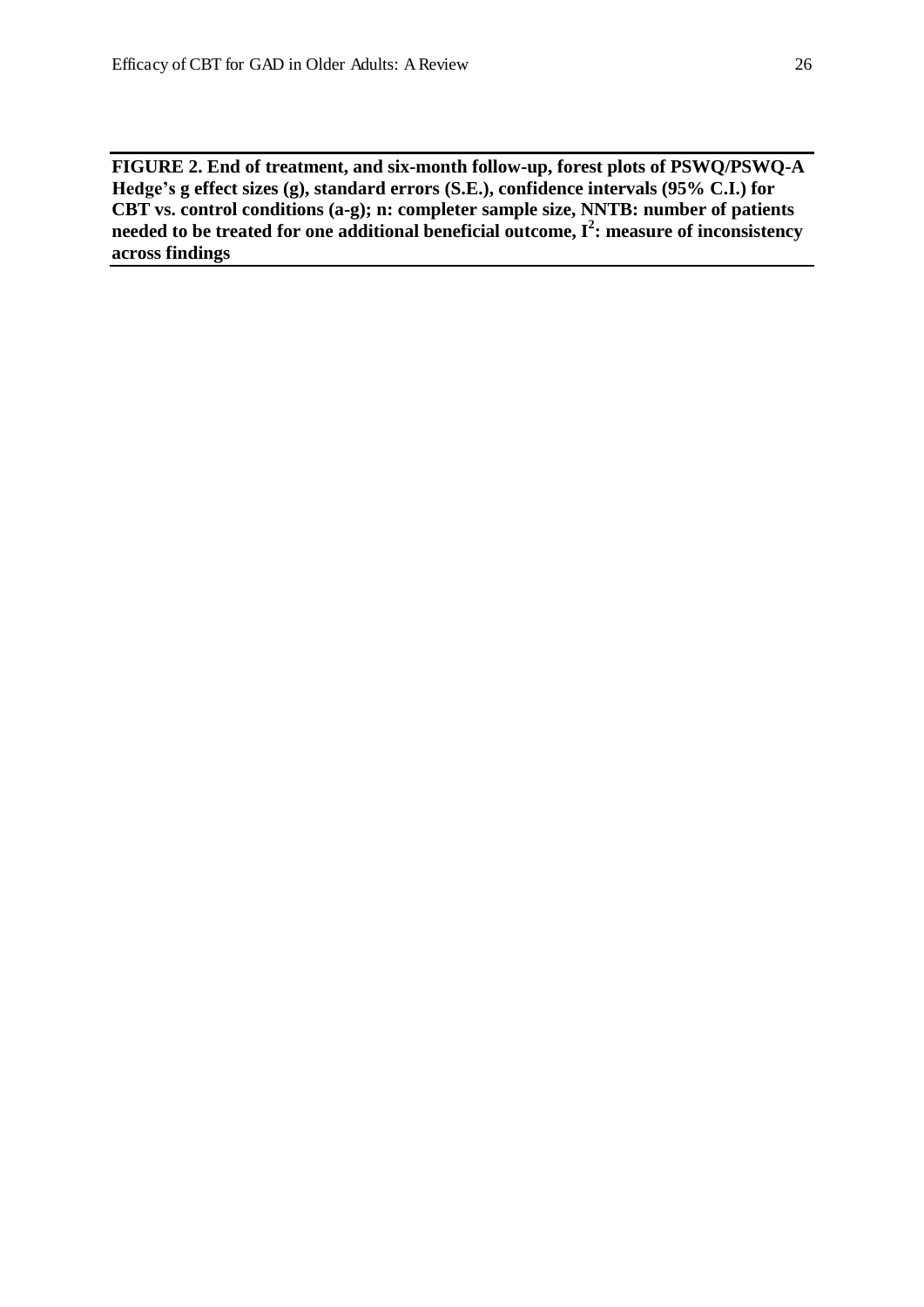$\mathbf n$ 

55

23

 $\bf8$ 

86

28

70

 $\mathsf g$ 

129

180

28

444

128

38

36

 $12$ 

28

242

Study

a. CBT vs. Waitlist Brenes et al. (2012)<sup>56</sup>

Mohlman (2008)<sup>18</sup>

b. CBT vs. TAU Gorenstein et al. (2005)<sup>64</sup>

**Subtotal (NNTB = 2)**<br> $1^2$  = 62.8%

Stanley et al. (2003b)<sup>57</sup>

Stanley et al. (2003c)<sup>60</sup>

Stanley et al. (2009)<sup>58</sup>

Stanley et al. (2014)<sup>37</sup>

**Subtotal (NNTB = 3)**<br> $1^2$  = 48.3%

Stanley et al.(1996)<sup>61</sup>

Wetherell et al. (2003)<sup>39</sup>

Wetherell et al. (2011)<sup>62</sup>

Wetherell et al. (2013)<sup>38</sup>

d. CBT vs. Any Control Total (NNTB = 3)<br> $I^2 = 54.7\%$ 

g. CBT vs. Any Control Total (NNTB = 4)<br> $I^2$  = 51.5%

Subtotal (NNTB = 4)<br> $1^2$  = 65.3%

 $= 65.3%$ 

Wetherell et al. (2009)<sup>59</sup>

c. CBT vs. Active Treatment Brenes et al. (2015)<sup>63</sup>

Mohlman et al. (2005)<sup>36</sup>





238  $0.46$   $0.07.0.85$ 

 $0.20$ 

Pooled Hedges' g effect size (Random), 95% CI